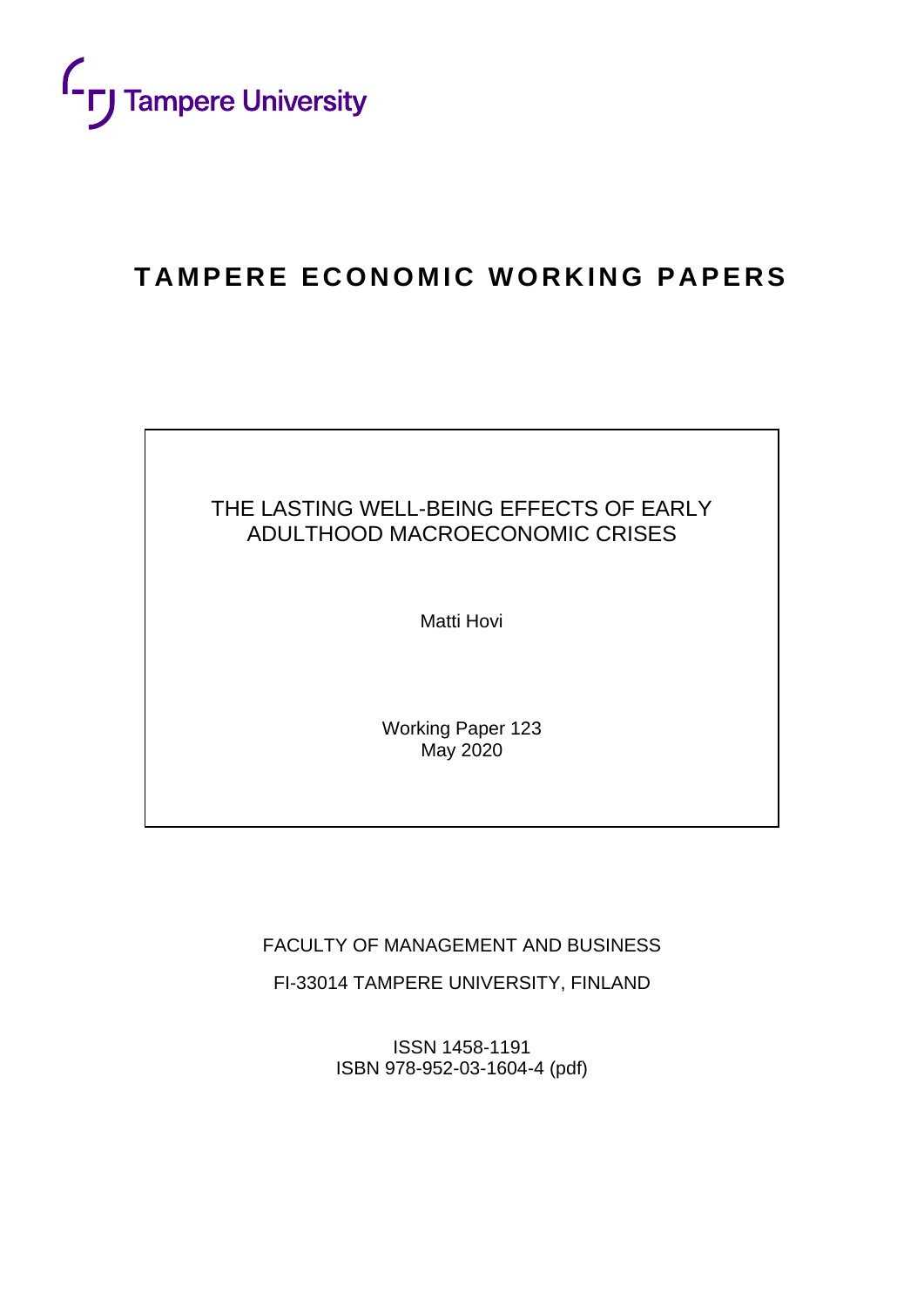## The Lasting Well-being Effects of Early Adulthood Macroeconomic Crises

Matti Hovi $^a$ 

<sup>*a*</sup> Tampere University. (matti.hovi@tuni.fi)

This version: May 2020

#### **Abstract**

This paper studies the effects of macroeconomic crises experienced in early adulthood on subjective well-being later in life. Using repeated cross-sectional survey data of over 100 000 individuals from 38 countries around the world combined with historical data on macroeconomic circumstances, I find that having experienced a macroeconomic crisis at ages 18 to 25 is detrimental to subjective well-being. This result is in line with earlier literature that focuses on other individual-level outcomes. However, the analysis presented in this paper reveals that outcomes related to individual's earnings, employment status, family life, and religion cannot fully explain the lasting effect of a macroeconomic crises on well-being. Results on heterogeneous responses show that the negative effect is largest for females and for individuals with low educational attainment.

Keywords: Subjective well-being; Happiness; Life satisfaction; Macroeconomic crises; Recession

JEL codes: O11, I31

Acknowledgements: I would like to thank Petri Böckerman, Conchita D'Ambrosio, Kari Heimonen, Kaisa Kotakorpi, Jani-Petri Laamanen, Jukka Pirttilä, Matti Sarvimäki, Ville Seppälä, Tuomo Virkola, and the participants of the IIPF congress in Tampere and the ECINEQ conference in Paris and seminar participants in Helsinki, Jyväskylä, and Pori for helpful comments and discussions. Financial support from the Finnish Cultural Foundation (grant number 00170305) is gratefully acknowledged.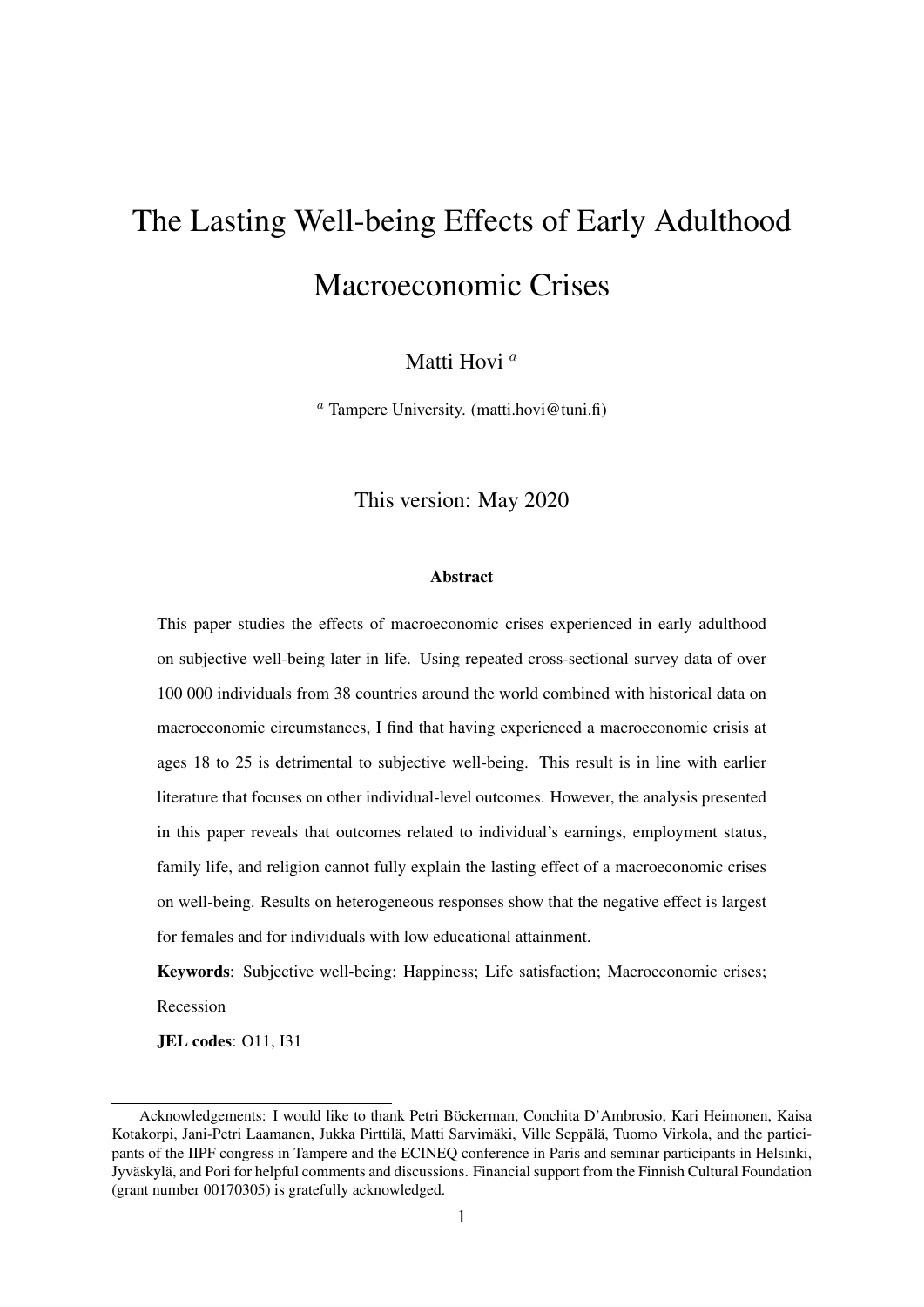## I. Introduction

Previous literature has shown that recessions experienced in early adulthood have lasting effects on a variety of individual-level outcomes. Giuliano and Spilimbergo (2014) find that preferences on redistribution are different for those individuals who have experienced a macroeconomic crisis in early adulthood. Bianchi (2013) shows that, among employed individuals with a college degree, job satisfaction is higher if an individual has graduated during a recession. Malmendier and Nagel (2011) report that experienced past recessions are also associated with individuals' risk taking later in life. Furthermore, a number of studies have found that labour market outcomes are less favourable for those cohorts that graduated from college or university during a bad economy (see, for example, Oyer, 2006; Kahn 2010; Oreopoulos, Von Wachter, and Heisz, 2012). Maclean and Hill (2015) show that individuals' self-esteem is also affected by the macroeconomic circumstances at school graduation. However, so far there is no analysis on the lasting effects of macroeconomic crises experienced in early adulthood on individuals' happiness and life satisfaction.

This study fills this gap in the literature by examining the lasting well-being effect of a crisis experienced at ages of 18–25. The novelty of this paper is that it utilises international differences in the timing of past macroeconomic crises to analyse their lasting effects on individuals' subjective well-being (SWB). Using repeated cross-section data of over 100 000 individual respondents to the World Values Survey<sup>1</sup> combined with historical data on macroeconomic circumstances allows us to compare the early adulthood experiences between multiple birth cohorts in multiple countries.

Macroeconomic crises can have immediate and long-term effects on young adults' SWB due to biological, psychological, and economic reasons. During the years of early adulthood, the human brain is still in the process of developing, and, because of this developmental plasticity, individuals who face unfavourable environments can also experience enduring suffering in the course of their lives (Steinberg, 2014). In addition, Krosnick and Alwin (1989) have theorised that during the impressionable years of 18 to 25, individuals' values, attitudes and world views are formed and that they change very little in later years of adulthood. In most countries, in-

<sup>&</sup>lt;sup>1</sup>Inglehart et al.  $(2014)$  and EVS  $(2015)$ .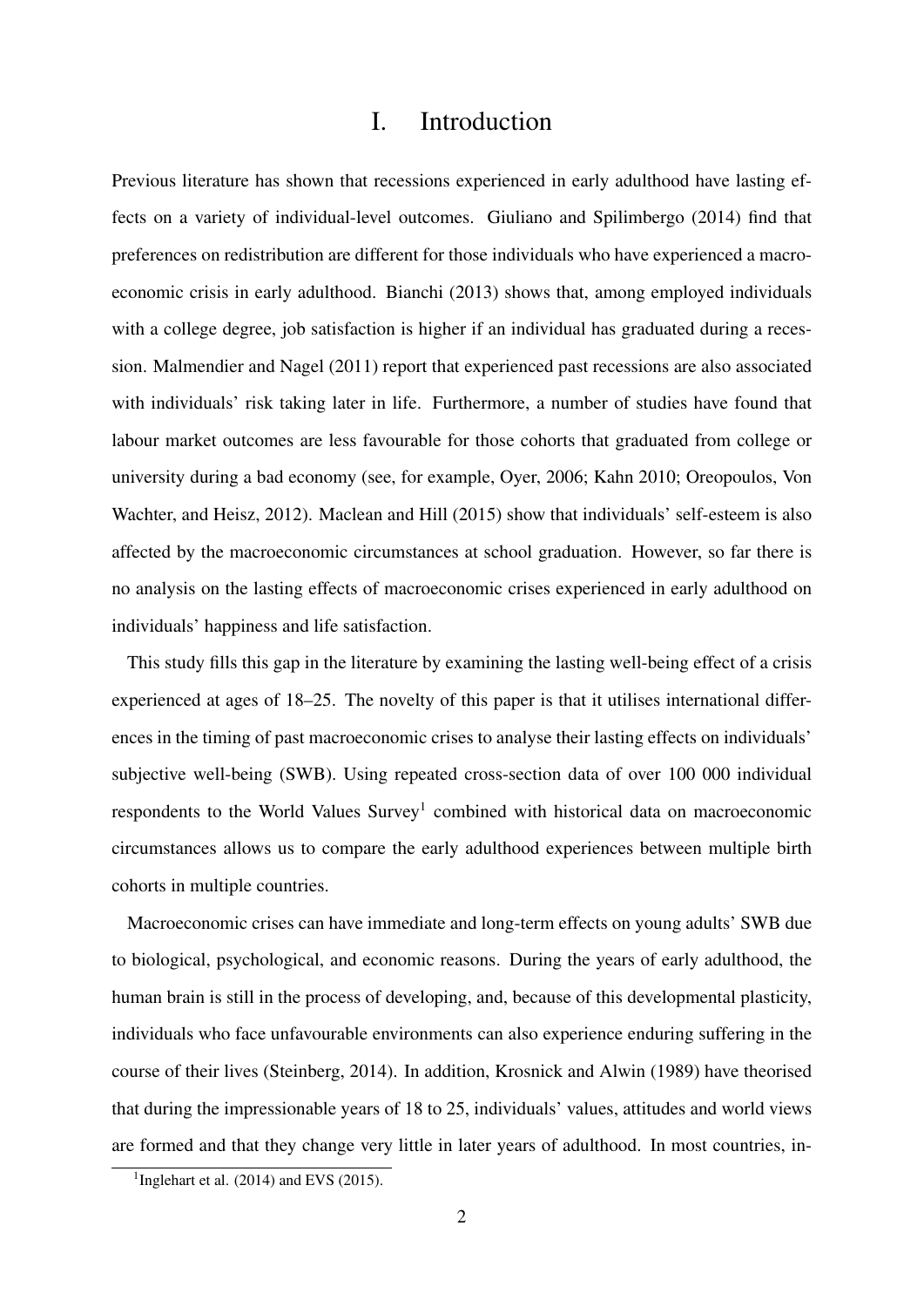dividuals also graduate and enter the labour market between the ages of 18 and 25. Adverse economic conditions at school leaving may have cumulative impacts on individuals' opportunities, resources, and experiences in later adulthood (Maclean and Hill, 2015). As a result, bad early experiences in the labour market may also have lasting impacts on individual well-being (Bell and Blanchflower, 2011).

During times of economic turmoil, when output falls rapidly, many individuals face unemployment, falling income, or both. Clark, D'Ambrosio, and Ghislandi (2016) show that negative changes in individual's income are associated with long-lasting effects on SWB. Hovi and Laamanen (2017) find similar results using panel data on national income and average national SWB. Clark, Georgellis, and Sanfey (2001) and Clark et al. (2008) also report lasting negative effects on SWB from experiencing unemployment. Experiences of unemployment can scar individuals to the extent that their SWB does not return to its initial level even after reemployment (Clark et al., 2001; Clark et al., 2008; Knabe and Rätzel, 2011). Experiences of unemployment are especially detrimental for young adults because of their negative effect on mental health (see, Bell and Blanchflower, 2011; Mossakowski, 2009; Strandh et al., 2014).

This paper contributes to the existing literature by providing estimates of the very long-term (extending over 20 years) SWB effects of macroeconomic events. In this study, I can identify two possible channels through which early adulthood macroeconomic crises may impact SWB in the long-term. First, experiencing a macroeconomic crisis in early adulthood can have a scarring effect on SWB.<sup>2</sup> Second, the early adulthood experience can affect outcomes later in life, which in turn affect SWB later in life. In this study, I examine the relative importance of these two channels.

The results presented in this paper show that experiencing a macroeconomic crisis between the ages of 18 and 25 has a negative effect on SWB later in life. This effect is not fully transmitted through outcomes related to earnings, employment status, family life, or religion. According to the results, individuals with low educational attainment are most affected by the crisis. Furthermore, the estimated negative effect is larger for females. The results suggest that

<sup>&</sup>lt;sup>2</sup>Following Clark et al. (2001) and Knabe and Rätzel (2011), scarring refers to a situation where an event inflicts permanent harm on individual's SWB. That is, the event has an immediate negative effect and it also leaves a permanent 'scar' on individual's SWB.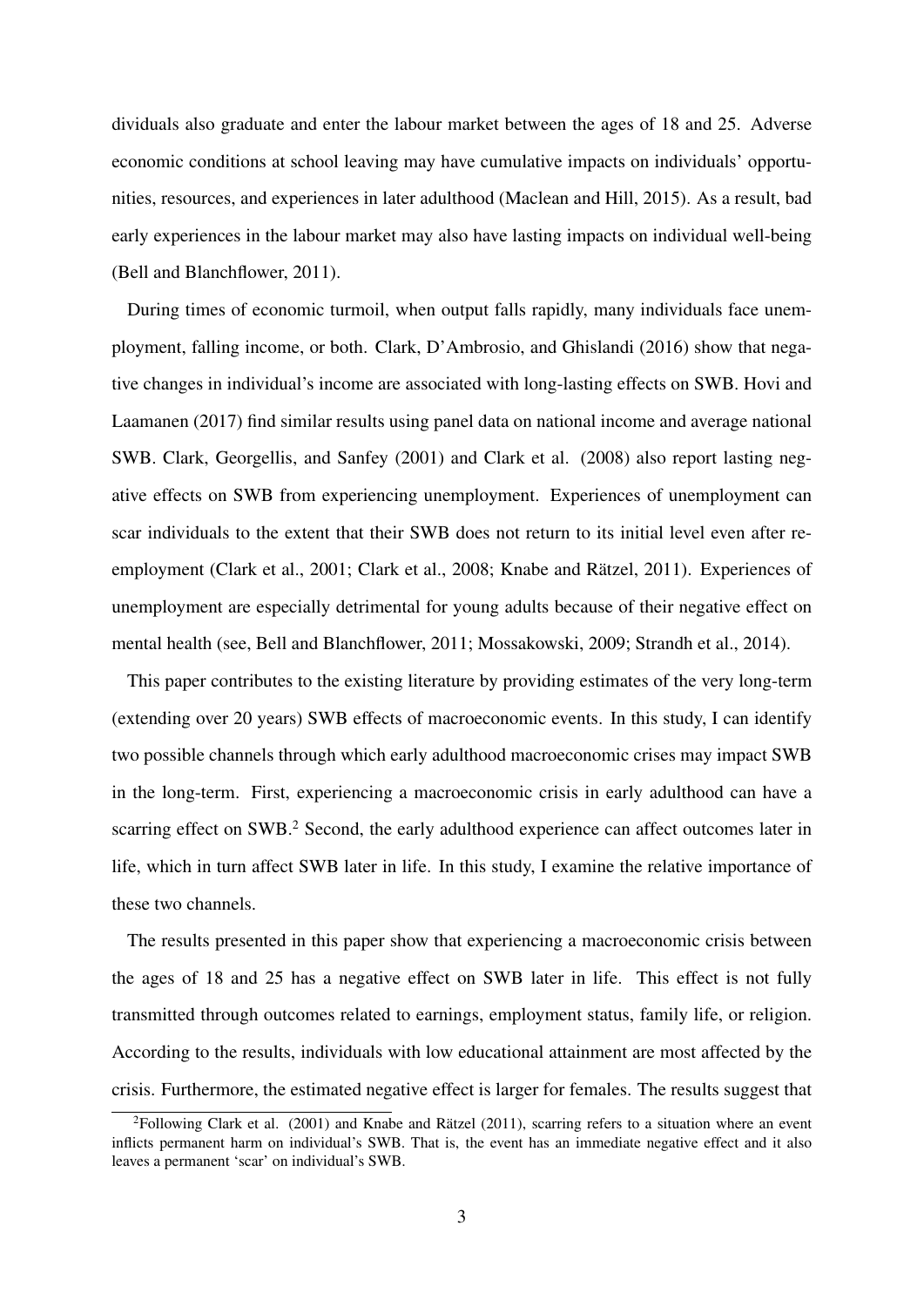in the aftermath of a severe macroeconomic crisis, policy-makers should focus their attention on the outcomes of those groups that experience a lasting decline in their subjective well-being.

The paper is organised as follows. In section II, I describe the data sets and the empirical model used in the analysis. In section III, I present the estimation results and in section IV, I study the robustness of the results. Section V concludes.

## II. Data and methods

#### *A. Data*

I use the combined World Values Survey and European Values Study data (WVS, from here onwards). The WVS provides the best available data for testing the lasting effects of macroeconomic crises because it is the longest-running international repeated cross section study that has included all the relevant survey questions. The WVS includes two questions on individual well-being: happiness, measured on a scale from 1 to 4, and life satisfaction, measured on a scale from 1 to 10. Incorporating both measures into the analysis allows us to assess the lasting effects of past crises on different aspects of well-being. In addition to the SWB questions, the WVS collects information on respondent's age, gender, relationship status, religious beliefs, educational level, number of children, employment status, and position in her country's income distribution. Following the earlier empirical literature, I use these attributes as control variables in the analysis conducted in the next section.

The WVS has been conducted since 1981 but the first questionnaires that include all of the above-mentioned questions are from 1989. Thus, the time period used in the analysis runs from 1989 to 2014. However, the WVS is not conducted annually, but in waves. There is on average six years between two questionnaires in a country. Each time the survey is conducted, about 1000 individuals are interviewed within a country. I combine the WVS data with Barro and Ursúa's (2008) data on real GDP per capita, which is based on the Angus Maddison's output time series for 40 countries. I augment this real GDP per capita series with data from the World Bank's World Development Indicators (WDI) to include years 2007–2014.<sup>3</sup> The combined data

<sup>&</sup>lt;sup>3</sup>There is no real GDP data available for Taiwan for the time period 2007–2014 in WDI. I use the IMF's World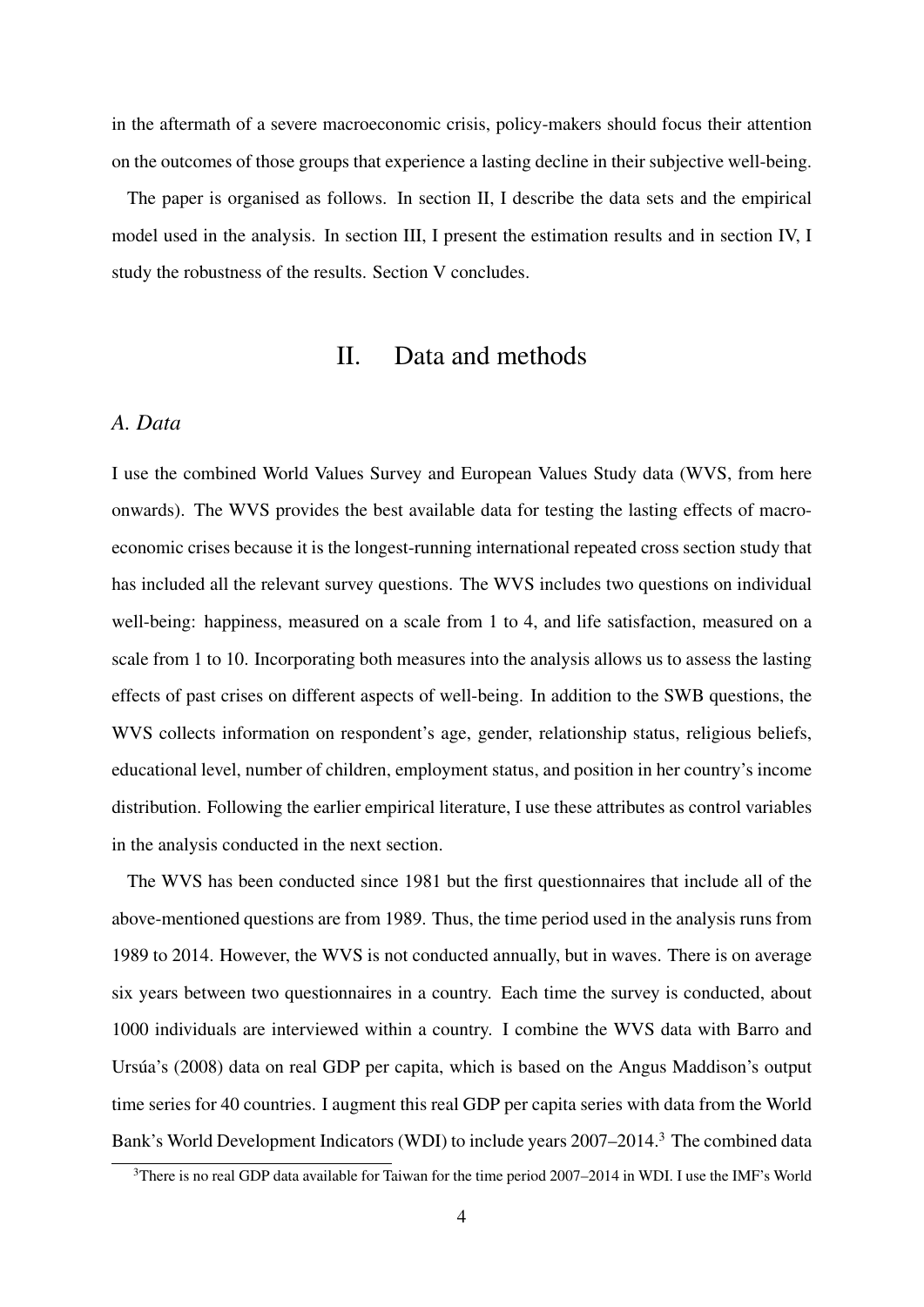includes individuals from 38 countries. Two countries are excluded because of missing data in the WVS.<sup>4</sup> The use of historical output series allows us to link even the older respondents in the earliest waves of the WVS with the macroeconomic situation they faced in their youth.

To link the WVS respondents with the economic circumstances in their youth, I need information about the birth cohort of each individual. Most of the WVS surveys gather information not only on respondent's age, but also on respondent's birth year. For each individual I calculate the birth cohort as survey year minus the reported age. If this calculated birth cohort differs by more than one from the reported birth year, then the individual is excluded from the analysis. I include all individuals from those surveys where question about the birth year was not included and calculate their birth cohort as described above.

Because my focus is on examining the lasting effects of macroeconomic crises on well-being, I restrict the estimation sample to include only individuals who are older than 25 at the time of the survey. This is standard in studies that examine the long-run impacts of macroeconomic circumstances that take place at a certain age or at a certain life event (see, for example, Kahn, 2010; Giuliano and Spilimbergo, 2014; Maclean and Hill, 2015).

### *B. Baseline Specification*

Following Barro and Ursúa (2008), and using the peak-to-trough method, I define a crisis period as one where the cumulative real GDP per capita decline is  $10\%$  or more.<sup>5</sup> Figure A1 in the Online Appendix shows the crisis years for each country based on this definition. As in Giuliano and Spilimbergo (2014), I link each respondent to the macroeconomic history of her country by creating a dummy variable  $shock_{ict}^{18-25}$  equal to one, if the individual lives in a country that experienced at least one crisis year when the individual was 18–25 years old.<sup>6</sup>

Economic Outlook data on real GDP growth to include observations for Taiwan for 2007–2014.

<sup>4</sup>The countries included in the sample are Argentina, Australia, Austria, Belgium, Brazil, Canada, Chile, Colombia, Denmark, Egypt Finland, France, Germany, Greece, Iceland, India, Indonesia, Italy, Japan, Malaysia, Mexico, Netherlands, New Zealand, Norway, Peru, Philippines, Singapore, South Africa, South Korea, Spain, Sweden, Switzerland, Taiwan, Turkey, United Kingdom, United States, Uruguay and Venezuela. Sri Lanka cannot be included in the sample because the WVS questionnaires have not been conducted there. Portugal, although included in the WVS, does not have all the relevant individual level variables needed for the analysis.

<sup>&</sup>lt;sup>5</sup>The time period of the GDP decline may be several years. During this period, output does not have to decline every year, but the overall decline in output has to be at least 10% from peak to trough.

<sup>&</sup>lt;sup>6</sup>Some, but not all, questionnaires of the WVS have collected information on whether or not respondents were born in the survey country. Where this information is available, I exclude all immigrants from the analysis. In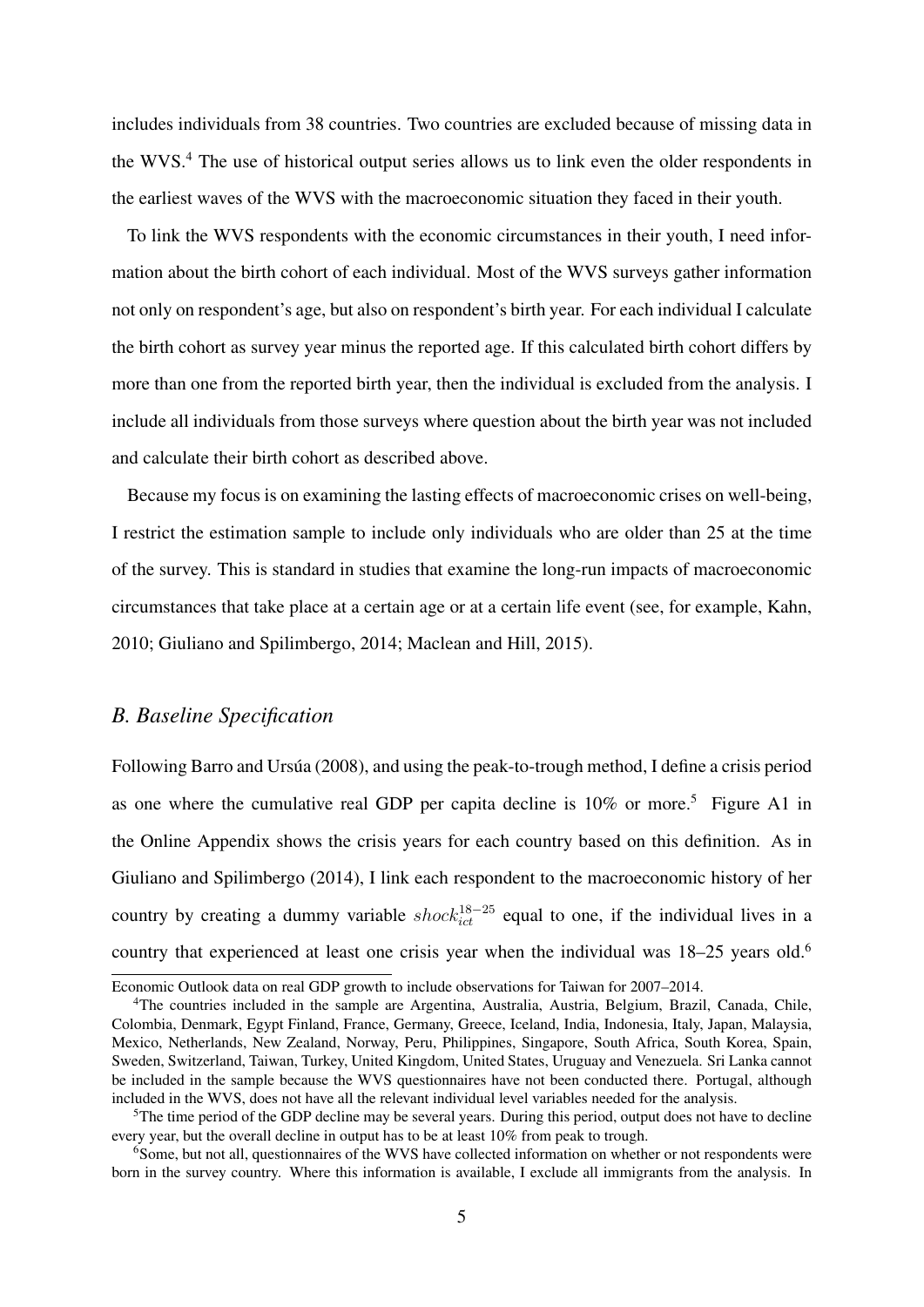To assess the impact of these negative macroeconomic shocks on individual SWB, I follow Giuliano and Spilimbergo (2014) and use OLS to estimate

$$
SWB_{ict} = \beta_0 + \beta_1 shock_{ict}^{18-25} + \beta_2 shock_{ct} +
$$
  
+  $\psi_c + \delta_t + \eta_{age} + \eta_{cohort} + \psi_c * cohort_{ict} + \gamma' X_{ict} + \epsilon_{ict},$  (1)

where  $SWB_{ict}$  is the self-reported well-being of individual i in country c in survey year t,  $\delta_t$ ,  $\psi_c$ ,  $\eta_{aqe}$ ,  $\eta_{cohort}$  control for year-, country-, age-, and birth-cohort specific fixed effects, respectively, cohort<sub>ict</sub> is the birth year of individual i,  $X_{ict}$  is a vector of individual specific control variables, and  $\epsilon_{ict}$  is the error term.<sup>7,8</sup> To control for the current macroeconomic situation, I include variable  $shock_{ct}$ , a dummy equal to one if country c is experiencing a crisis during the survey year  $t$ .<sup>9</sup> The individual level control variables included in X are: number of children (if number of children is less than 8, otherwise zero), a dummy that equals one if the number of children is 8 or more,<sup>10</sup> gender (1 if male), highest educational level attained (2 dummies),<sup>11</sup> five dummies for relationship status (married, living together as married, divorced, separated, widowed, and single/never-married as the reference group), five dummies for religious denomination (muslim, orthodox, protestant, roman catholic, other, and no religious denomination as the reference group), seven dummies for employment status (part-time employed, self-employed, retired, housewife, student, unemployed, other, and full-time employed as the reference group), and nine dummies for income deciles (lowest decile as the reference group).

those survey waves where this information is not available, I consider all respondents as natives. This generates measurement error to the crisis variable and causes attenuation bias.

 $7$ In the estimation, I use population weights reported in the WVS to make samples representative for each country-year specific population from which they are drawn. I scale the weights so that their average equals one in each country-year cell. For those country years without reported weights, each individual is weighted equally.

<sup>&</sup>lt;sup>8</sup>In a repeated cross section with multiple countries, age-, year-, and cohort- specific fixed effects can be included as controls simultaneously. Thus, following Giuliano and Spilimbergo (2014), I include the maximum number of age-, year- and cohort dummies possible to control for their respective effects.

<sup>&</sup>lt;sup>9</sup>I have also experimented with controlling the macroeconomic situation at the survey year by including country-year dummies into the model. For the variable  $shock_{ict}^{18-25}$  this strategy produces coefficient estimates which are smaller in absolute value but statistically significantly different from zero.

<sup>&</sup>lt;sup>10</sup>Giuliano and Spilimbergo (2014) do not control for the number of children. However, because it is standard in the SWB literature, I have included controls for the number of children.

 $11$ Educational attainment dummies include: middle education dummy that gets value 1 if individual has completed secondary school education or has incomplete university-preparatory type schooling, high education dummy that gets value 1 if individual has attained a university level degree or has some university level education without a degree, and low education with incomplete secondary school as the reference group.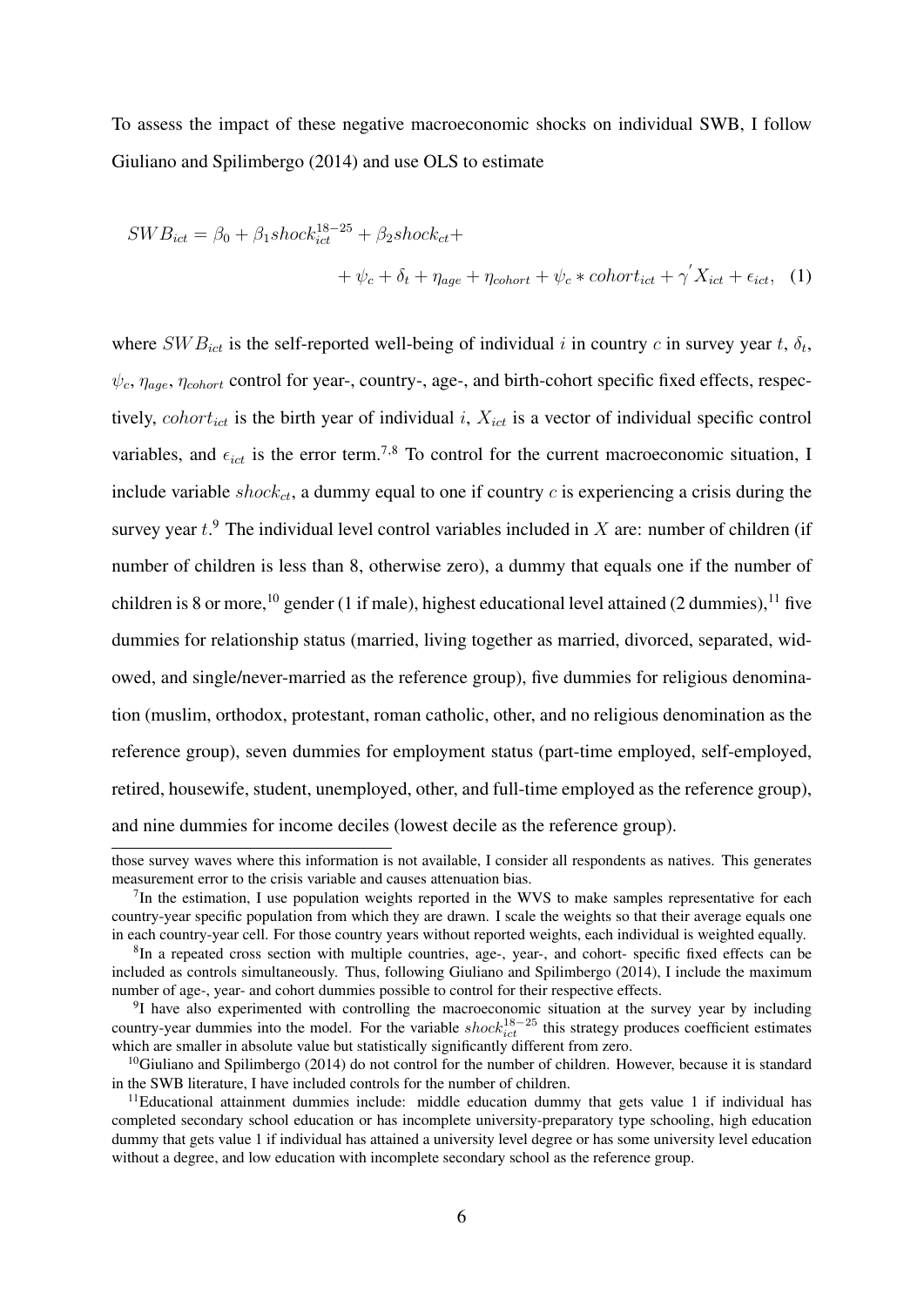Cohort fixed effects control for the experiences that are shared globally and could affect SWB, such as World War II or technological progress. In all specifications, I also control for nonlinear global age trends in SWB by including age dummies in the model.<sup>12</sup> Because the coefficient of interest,  $\beta_1$ , is identified from the differences in experiences across birth cohorts within a country, I want to make sure that I am not estimating the effect of some omitted country-specific cohort trend. To rule out this possibility, I also include variables  $\psi_c * cohort_{ict}$ into the model. Hence, for each country, I control for a linear trend in birth cohort.<sup>13</sup>

#### III. Results

#### *A. Baseline Results*

Table 1 shows the results from estimating equation (1) with OLS with country-clustered standard errors. Although the dependent variables are measured on a discrete scale, I have chosen to use OLS to ease the interpretation and to keep the results comparable with the existing literature. As in previous literature, ordered probit estimation is found to produce similar results to OLS (see, for example, Ferrer-i-Carbonell and Frijters, 2004).

In Column 1 of Table 1, I regress happiness on the early adulthood shock dummy, the current shock dummy, and on those control variables that cannot be considered as possible outcomes of the early adulthood shock. Therefore, I only control for those individual level variables that measure age, cohort, and gender. The variable of interest, shock<sup>18-25</sup>, enters with a negative coefficient estimate, which is statistically significantly different from zero at the 5% level.

In Column 2 of Table 1, I add controls for the number of children, education, religion, and relationship status. All these variables can be affected by a crisis experienced in early adulthood and, therefore, the happiness effect may be mediated through them. However, in Column 2, the estimated coefficient for shock<sup>18-25</sup> remains very similar in magnitude and still statistically significantly different from zero. This implies that the added controls do not mediate the effect

<sup>&</sup>lt;sup>12</sup>I include one dummy for each age.

<sup>&</sup>lt;sup>13</sup>I acknowledge that the method used does not guarantee the identification of causal effects. However, I have chosen to use expressions such as 'affect' or 'the effect of' when discussing the results found in this paper. These expressions are used to improve the readability of the paper.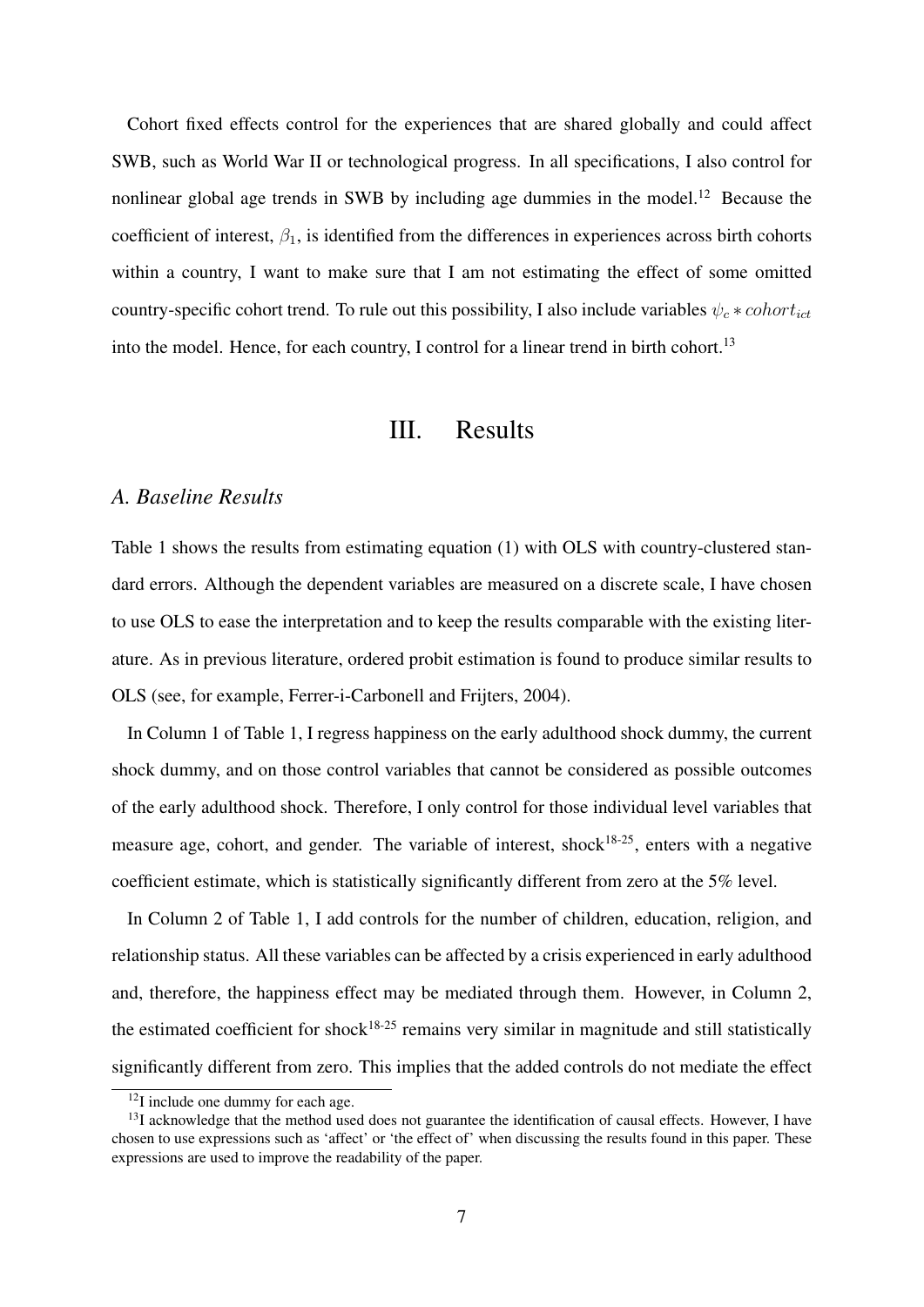|                               | (1)<br>Happiness       | (2)<br>Happiness       | $\overline{(3)}$<br>Happiness | (4)<br>Satisfaction    | (5)<br>Satisfaction    | (6)<br>Satisfaction    |
|-------------------------------|------------------------|------------------------|-------------------------------|------------------------|------------------------|------------------------|
| shock $18-25$                 | $-0.037**$<br>(0.014)  | $-0.035**$<br>(0.014)  | $-0.035**$<br>(0.013)         | $-0.079**$<br>(0.036)  | $-0.073*$<br>(0.036)   | $-0.071*$<br>(0.035)   |
| Current shock                 | $-0.289***$<br>(0.073) | $-0.282***$<br>(0.077) | $-0.274***$<br>(0.060)        | $-0.685***$<br>(0.235) | $-0.653***$<br>(0.239) | $-0.592***$<br>(0.166) |
| Male                          | $-0.032**$<br>(0.013)  | $-0.051***$<br>(0.013) | $-0.041***$<br>(0.010)        | $-0.071*$<br>(0.039)   | $-0.119***$<br>(0.041) | $-0.111***$<br>(0.024) |
| Middle education              |                        | $0.082***$<br>(0.027)  | $0.040**$<br>(0.018)          |                        | $0.288***$<br>(0.085)  | $0.102*$<br>(0.052)    |
| High education                |                        | $0.132***$<br>(0.031)  | $0.044**$<br>(0.017)          |                        | $0.517***$<br>(0.096)  | $0.134**$<br>(0.051)   |
| Number of children            |                        | $-0.009*$<br>(0.006)   | $-0.005$<br>(0.004)           |                        | $-0.029*$<br>(0.015)   | $-0.008$<br>(0.011)    |
| Number of children: 8 or more |                        | $-0.033$<br>(0.036)    | $-0.005$<br>(0.032)           |                        | $-0.077$<br>(0.087)    | 0.046<br>(0.068)       |
| Religion:                     |                        |                        |                               |                        |                        |                        |
| Muslim                        |                        | 0.046<br>(0.042)       | 0.057<br>(0.043)              |                        | 0.073<br>(0.123)       | 0.124<br>(0.117)       |
| Orthodox                      |                        | 0.056<br>(0.076)       | 0.066<br>(0.075)              |                        | $-0.054$<br>(0.145)    | $-0.005$<br>(0.149)    |
| Protestant                    |                        | $0.085***$<br>(0.017)  | $0.079***$<br>(0.017)         |                        | $0.256***$<br>(0.059)  | $0.230***$<br>(0.055)  |
| Roman Catholic                |                        | $0.060***$<br>(0.014)  | $0.054***$<br>(0.012)         |                        | $0.182***$<br>(0.049)  | $0.156***$<br>(0.043)  |
| Other religion                |                        | $0.050***$<br>(0.013)  | $0.052***$<br>(0.013)         |                        | $0.129***$<br>(0.041)  | $0.141***$<br>(0.035)  |
| Marital status:               |                        |                        |                               |                        |                        |                        |
| Married                       |                        | $0.246***$<br>(0.022)  | $0.191***$<br>(0.014)         |                        | $0.681***$<br>(0.050)  | $0.447***$<br>(0.037)  |
| Living together as married    |                        | $0.137***$<br>(0.021)  | $0.102***$<br>(0.018)         |                        | $0.363***$<br>(0.069)  | $0.215***$<br>(0.073)  |
| Divorced                      |                        | $-0.017$<br>(0.028)    | $-0.015$<br>(0.023)           |                        | $-0.034$<br>(0.073)    | $-0.023$<br>(0.052)    |
| Separated                     |                        | $-0.077***$<br>(0.026) | $-0.077***$<br>(0.025)        |                        | $-0.232***$<br>(0.074) | $-0.234***$<br>(0.073) |
| Widowed                       |                        | $-0.011$<br>(0.025)    | $-0.026$<br>(0.021)           |                        | $0.141**$<br>(0.054)   | 0.074<br>(0.047)       |
| Income decile:                |                        |                        |                               |                        |                        |                        |
| 2nd Income Decile             |                        |                        | $0.055*$<br>(0.029)           |                        |                        | $0.202*$<br>(0.118)    |
| 3rd Income Decile             |                        |                        | $0.097**$<br>(0.039)          |                        |                        | $0.390***$<br>(0.136)  |
| 4th Income Decile             |                        |                        | $0.149***$<br>(0.030)         |                        |                        | $0.630***$<br>(0.151)  |
| 5th Income Decile             |                        |                        | $0.194***$<br>(0.040)         |                        |                        | $0.836***$<br>(0.173)  |
| 6th Income Decile             |                        |                        | $0.222***$                    |                        |                        | $0.965***$             |

Table 1. SWB and Macroeconomic Shocks

*Continued on next page*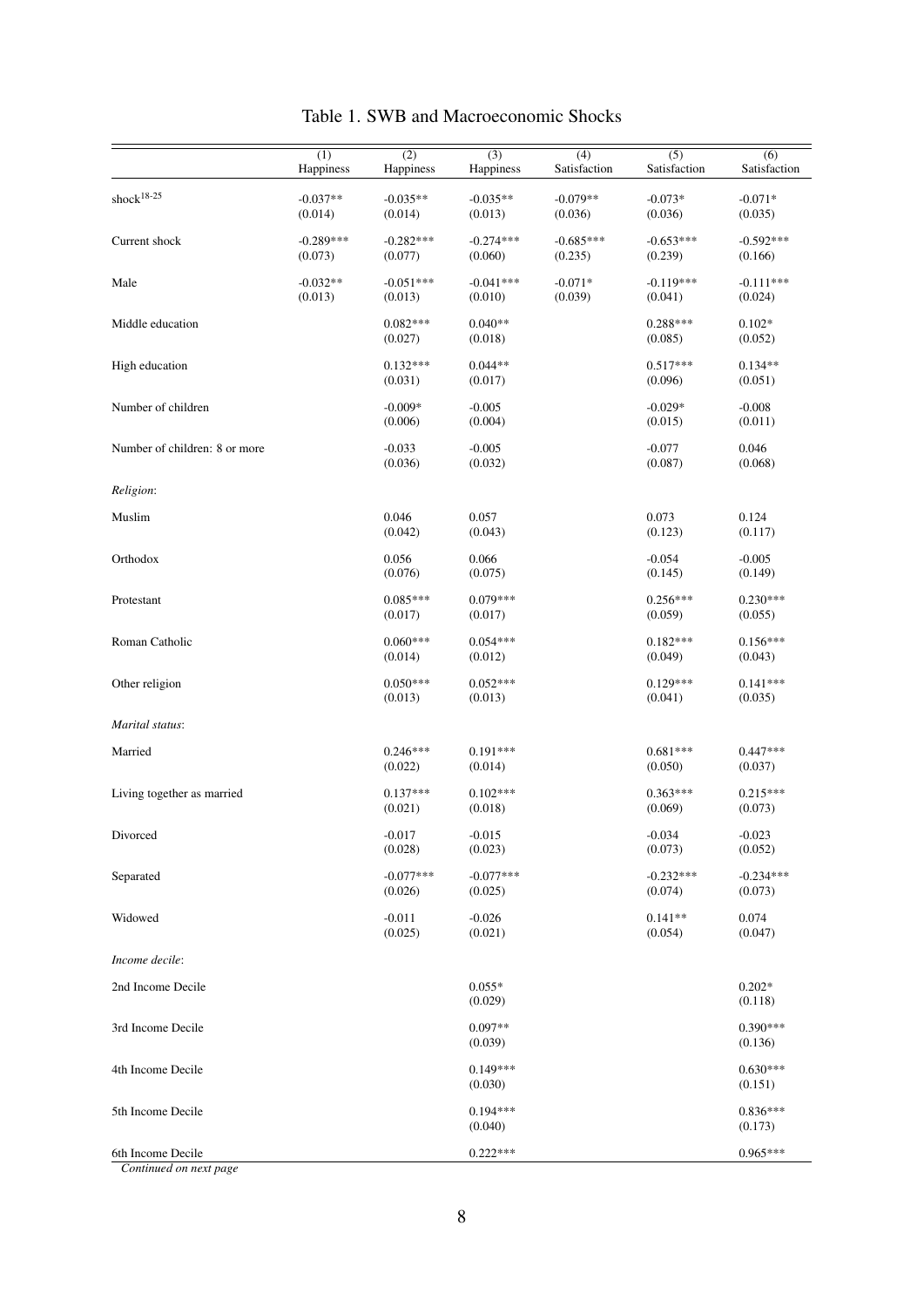|                          |            | Table $1$ – Continued from previous page |             |              |              |              |
|--------------------------|------------|------------------------------------------|-------------|--------------|--------------|--------------|
|                          | Happiness  | Happiness                                | Happiness   | Satisfaction | Satisfaction | Satisfaction |
|                          |            |                                          | (0.050)     |              |              | (0.193)      |
| 7th Income Decile        |            |                                          | $0.262***$  |              |              | $1.144***$   |
|                          |            |                                          | (0.050)     |              |              | (0.206)      |
|                          |            |                                          |             |              |              |              |
| 8th Income Decile        |            |                                          | $0.264***$  |              |              | 1.196***     |
|                          |            |                                          | (0.055)     |              |              | (0.214)      |
|                          |            |                                          |             |              |              |              |
| 9th Income Decile        |            |                                          | $0.281***$  |              |              | $1.277***$   |
|                          |            |                                          | (0.052)     |              |              | (0.216)      |
| 10th Income Decile       |            |                                          | $0.314***$  |              |              | 1.314***     |
|                          |            |                                          |             |              |              |              |
|                          |            |                                          | (0.047)     |              |              | (0.204)      |
| Employment status:       |            |                                          |             |              |              |              |
| Part time employed       |            |                                          | $-0.005$    |              |              | $-0.126***$  |
|                          |            |                                          | (0.015)     |              |              | (0.035)      |
|                          |            |                                          |             |              |              |              |
| Self-employed            |            |                                          | $-0.006$    |              |              | $-0.027$     |
|                          |            |                                          | (0.013)     |              |              | (0.048)      |
|                          |            |                                          |             |              |              |              |
| Retired                  |            |                                          | $-0.026*$   |              |              | $-0.096**$   |
|                          |            |                                          | (0.013)     |              |              | (0.047)      |
| Housewife                |            |                                          | 0.024       |              |              | 0.044        |
|                          |            |                                          | (0.016)     |              |              | (0.062)      |
|                          |            |                                          |             |              |              |              |
| Student                  |            |                                          | $0.057*$    |              |              | $-0.185$     |
|                          |            |                                          | (0.029)     |              |              | (0.120)      |
| Unemployed               |            |                                          | $-0.178***$ |              |              | $-0.586***$  |
|                          |            |                                          | (0.027)     |              |              | (0.054)      |
|                          |            |                                          |             |              |              |              |
| Other employments status |            |                                          | $-0.054**$  |              |              | $-0.304***$  |
|                          |            |                                          | (0.025)     |              |              | (0.063)      |
|                          |            |                                          |             |              |              |              |
| Age FEs                  | <b>YES</b> | <b>YES</b>                               | <b>YES</b>  | <b>YES</b>   | <b>YES</b>   | <b>YES</b>   |
| Year FEs                 | <b>YES</b> | <b>YES</b>                               | <b>YES</b>  | <b>YES</b>   | <b>YES</b>   | <b>YES</b>   |
| <b>Cohort FEs</b>        | <b>YES</b> | <b>YES</b>                               | <b>YES</b>  | <b>YES</b>   | <b>YES</b>   | <b>YES</b>   |
| <b>Country FEs</b>       | <b>YES</b> | <b>YES</b>                               | <b>YES</b>  | <b>YES</b>   | <b>YES</b>   | <b>YES</b>   |
| (Country dummies)*cohort | <b>YES</b> | <b>YES</b>                               | <b>YES</b>  | <b>YES</b>   | <b>YES</b>   | <b>YES</b>   |
| <b>Observations</b>      | 104328     | 104328                                   | 104328      | 103808       | 103808       | 103808       |

All models estimated with OLS. The omitted category is single/never married full-time employed lowest income decile

females with low education and no religious denomination. Country-clustered standard errors in parentheses.

\*\*\*, \*\* and \* denote significance at the 1%, 5% and 10% levels, respectively.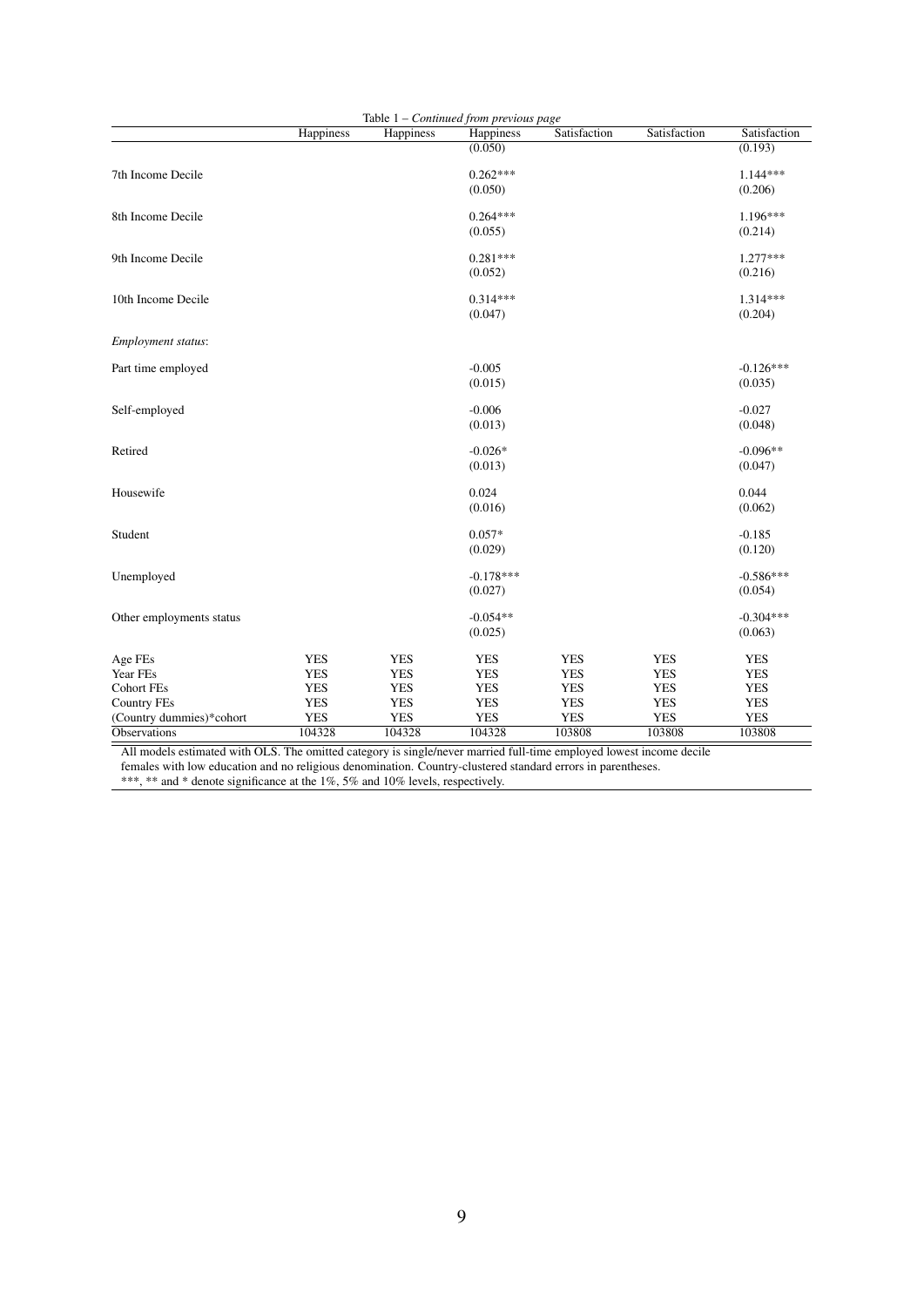of early adulthood macroeconomic crisis on happiness.

Let us now examine whether experiencing a macroeconomic crisis in early adulthood affects happiness through labour market outcomes and earnings later in life. In Column 3 of Table 1, I add seven dummies for the current employment status and nine dummies for the current income rank of the individual as controls.<sup>14,15</sup> Inclusion of income and employment status dummies have expected effects on the coefficients of other control variables. For example, the positive effect of educational attainment is now much smaller. However, the coefficient estimate of the early adulthood macroeconomic shock is still statistically significant at the 5% level, and similar in magnitude. This indicates that the relationship between early adulthood macroeconomic crises and happiness does not operate through employment status or income rank in later life.

In Columns 4, 5 and 6, I report the results for the same models as in the previous three columns, but with life satisfaction as the left-hand-side variable. The absolute values of the coefficients in the life satisfaction models are higher because of the different measurement scale. Macroeconomic shocks experienced at the ages of 18–25 are associated with about 0.08 lower life satisfaction later in life according to Column 4. When I add control variables the absolute value of the coefficient decreases slightly, and in Columns 5 and 6 the coefficient estimate is only significant at the 10% risk level. It appears that a small portion of the negative effect of early adulthood crisis experience is transmitted through lower income rank of the

individual<sup>16</sup>

<sup>&</sup>lt;sup>14</sup>In the WVS surveys, the respondents are usually given a scale with ten income brackets describing income before taxes and deductions. The brackets are based on an estimate of the survey country's current income distribution. Those individuals who have chosen not to answer questions about their income are excluded from the analysis. In WVS surveys, most country-years have 10 brackets (based on country's income deciles), but some have less. For those country-years that have less than 10 brackets I have scaled the income variable to match the ten-point scale. Thus, I include nine income decile dummies to the estimation equation, leaving the lowest decile as the reference group. Excluding observations from those country-years that do not have all the ten income brackets represented produces similar results as the ones presented in the paper. These results are available upon request.

<sup>&</sup>lt;sup>15</sup>The fact that I use income decile dummies in an analysis with multiple countries implies that these variables capture the effect of income rank on SWB. Thus, the income decile dummies do not capture the effect of absolute income on SWB, but rather the effect of individual's income relative to others in that specific country-year cell. For a discussion about income rank as the measure of relative income see, for example, Mujcic and Frijters (2012).

<sup>&</sup>lt;sup>16</sup>Experiencing a macroeconomic crisis in early adulthood can also lead to lower lifetime earnings and lower wealth. Unfortunately, the WVS does not include any questions about individuals' wealth. However, the WVS includes a question about individuals' financial satisfaction. This variable, together with the income decile dummies, can be used to capture some of the differences in individuals' wealth (for an empirical analysis on the relationship between financial satisfaction and wealth see, for example, Hansen, Slagsvold, and Moum, 2008). When I include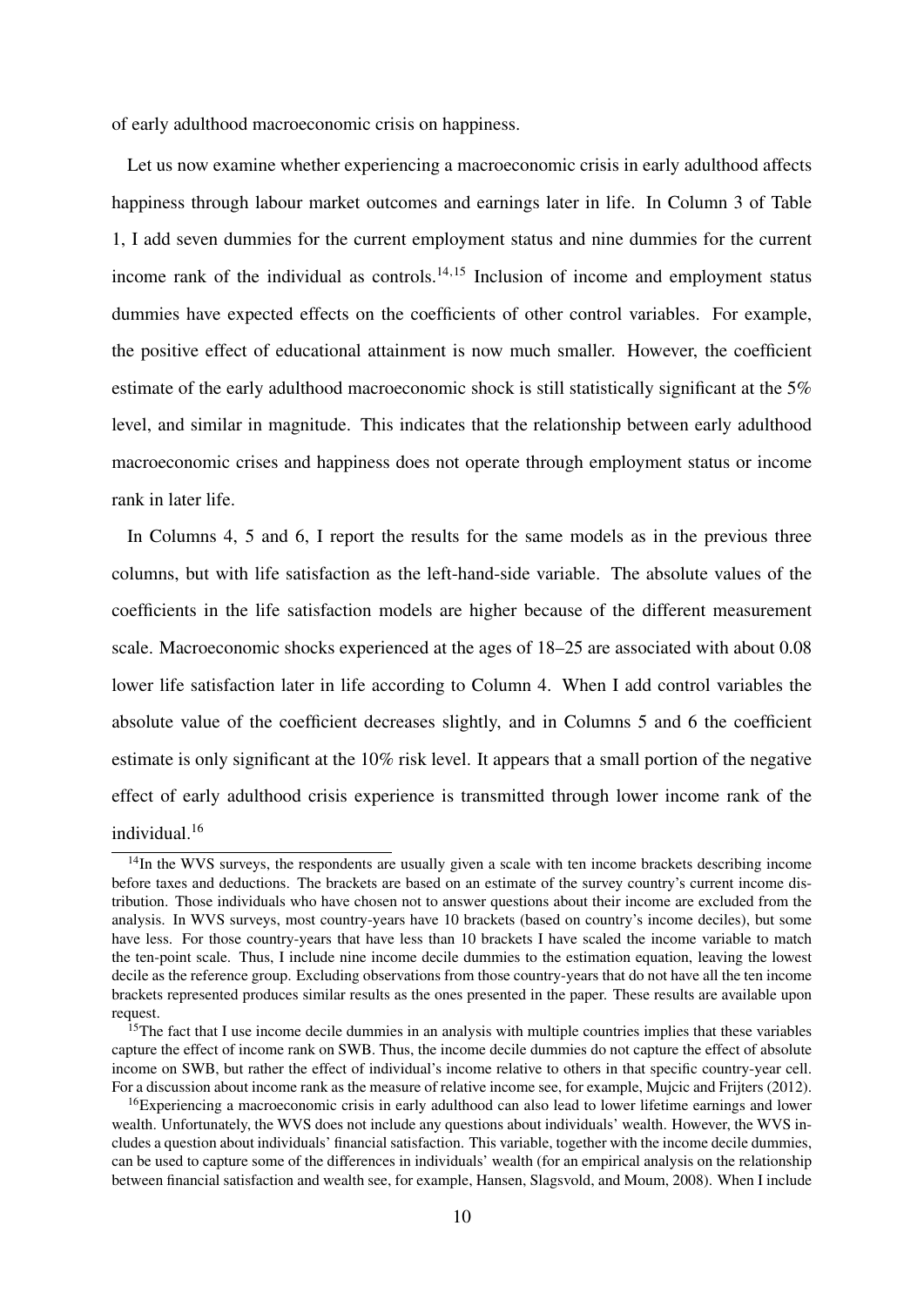When assessing the magnitude of the results I find that a one standard deviation increase in the early adulthood shock variable is associated with a decrease of 0.02 standard deviations of happiness and 0.01 standard deviations of life satisfaction among respondents within a country. Furthermore, the effect of the early adulthood shock is 20% and 12% of the effect of being unemployed for happiness and life satisfaction, respectively. Although I assess the effect based on differences between individuals at a point in time, it should be kept in mind that for an individual the cumulative losses in SWB can be much larger over time.

Together, these results on happiness and life satisfaction show that experiencing a macroeconomic crisis in the early adulthood is negatively associated with individual's well-being later in life. Moreover, the results indicate that, at best, only a small fraction of the negative SWB effect of early adulthood crisis operates through outcomes concerning number of children, educational attainment, relationship status, religious denomination, employment status, or one's position in the income distribution. In conclusion, early adulthood macroeconomic crises can have a scarring effect on SWB or they can affect well-being later in life via other outcomes than the ones controlled here. By looking at the results presented in the Table 1, I am not able distinguish between the two proposed channels. To form a clearer picture on the mechanisms, I will analyse SWB effects for different sub-groups in the following sections.

#### *B. Heterogeneous Effects*

In this section, I examine which groups of individuals are most affected by the early adulthood crisis experience. I study the SWB effect for males and females and for individuals with low, middle, and high educational attainment. Previous studies have shown that graduating from high school during a recession can differently affect the labour market outcomes of females and males (Genda, Kondo, and Ohta, 2010; Hersbein, 2012). Furthermore, Glewwe and Hall (1998) and Corbacho, Garcia-Escribano, and Inchauste (2007) have shown that the effects of macroeconomic crises on income, consumption, and unemployment spells are often most

this variable in the analysis, the sample sizes decrease to 94495 and 93637 for happiness and life satisfaction, respectively. The estimated coefficient for shock<sup>18-25</sup> is closer to zero but statistically significant at the 5% level for happiness and at the 10% level for life satisfaction. This implies that the negative effect of a macroeconomic crisis experienced in early adulthood is not fully transmitted through lower income and lower financial satisfaction later in life. These results are not reported here but are available upon request.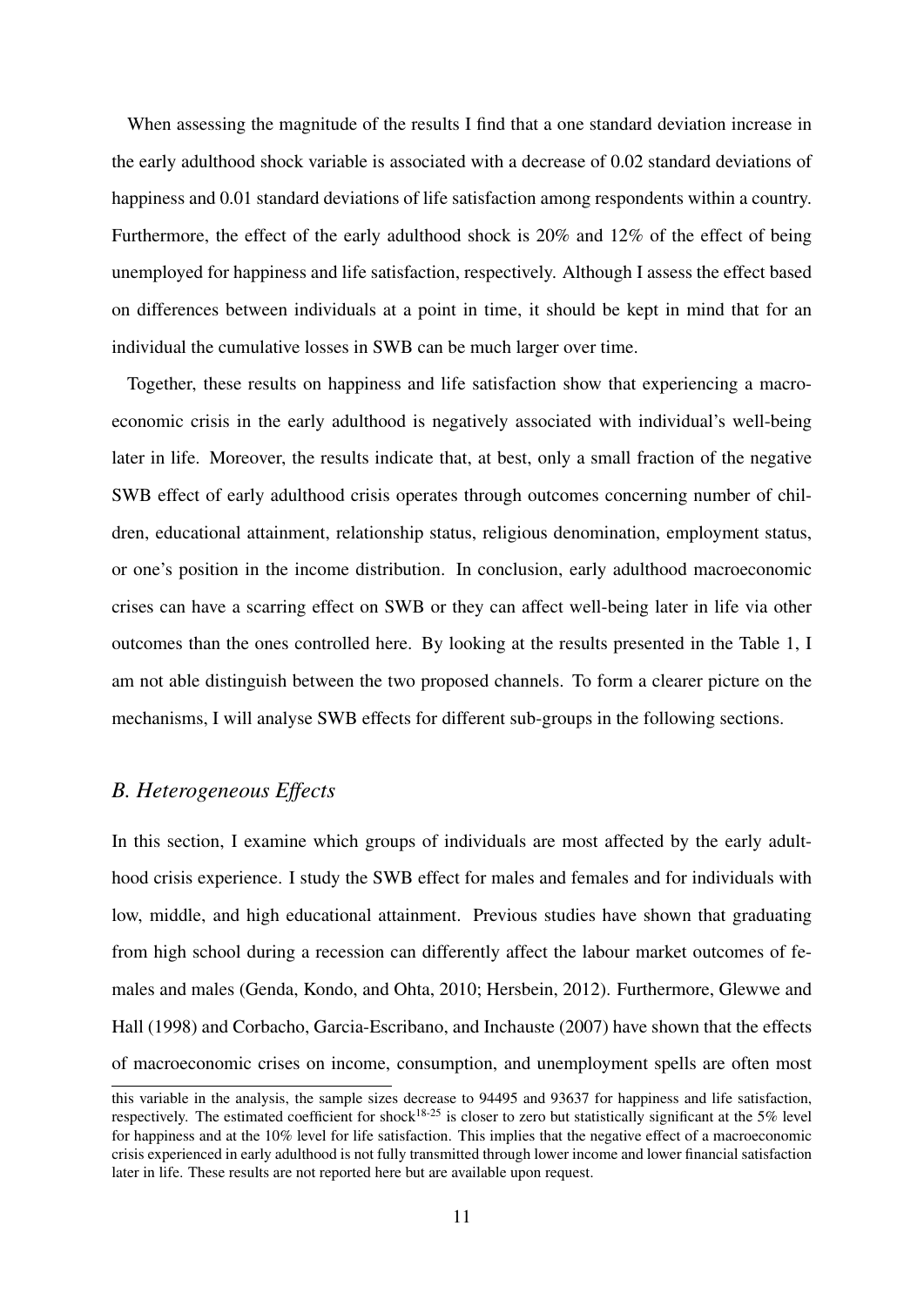pronounced for low-educated households. Nevertheless, the lasting effects of early adulthood macroeconomic crises on subjective well-being of these different groups have not yet been studied.

To study the different associations between SWB and early adulthood macroeconomic crises with the WVS data, I include interaction variables in equation (1). I interact the male dummy and the education level dummies with the variable shock<sup>18-25</sup>. This allows us to examine the magnitude of the SWB effect for individuals with different educational attainment and gender.<sup>17</sup> I also control for the heterogeneous well-being effects of a macroeconomic shock at the survey year by interacting the male dummy and the education level dummies with the current shock variable.

Results from estimating the model with interaction terms are reported in Table 2. In Columns 1 and 4 of Table 2, I report the same baseline results as in Columns 1 and 4 of Table 1, but I have added controls for education level and the interaction terms. The estimated coefficient for shock<sup>18-25</sup> now captures the SWB effect of an early adulthood crisis for females with low education, which is the reference category. This group is hit hardest by the early adulthood crisis experience, with 0.11 lower happiness and 0.22 lower life satisfaction compared to individuals with same education level and gender that have not experienced a macroeconomic crisis in early adulthood.

In all columns of Table 2, the coefficient of Male $\times$ shock<sup>18-25</sup> is positive and statistically significant at the 5% level. This indicates that, on average, the lasting negative effect of experiencing a macroeconomic crisis in early adulthood is smaller for males. Adding control variables does not seem to decrease the relative difference in the SWB effect between males and females. In fact, in Columns 2 and 5, adding controls for relationship status, number of children, and religious denomination slightly increases the estimated coefficient for the male interaction, while also causing the estimated coefficient for the early adulthood shock dummy to move towards zero. This is in line with Maclean, Covington, and Kessler (2016) and Her-

 $17$ As discussed in the previous section, education level can be an outcome of experiencing a macroeconomic crisis in early adulthood. If this were true, it would bias the estimates of the effect of early adulthood shock on well-being for different educational levels. To rule out this possibility I have regressed the high education dummy as well as the low education dummy on the variables presented in Columns 1 and 4 of Table 1. These results are not reported here, but they show that education level is not statistically significantly associated with early adulthood shock. These results are available upon request.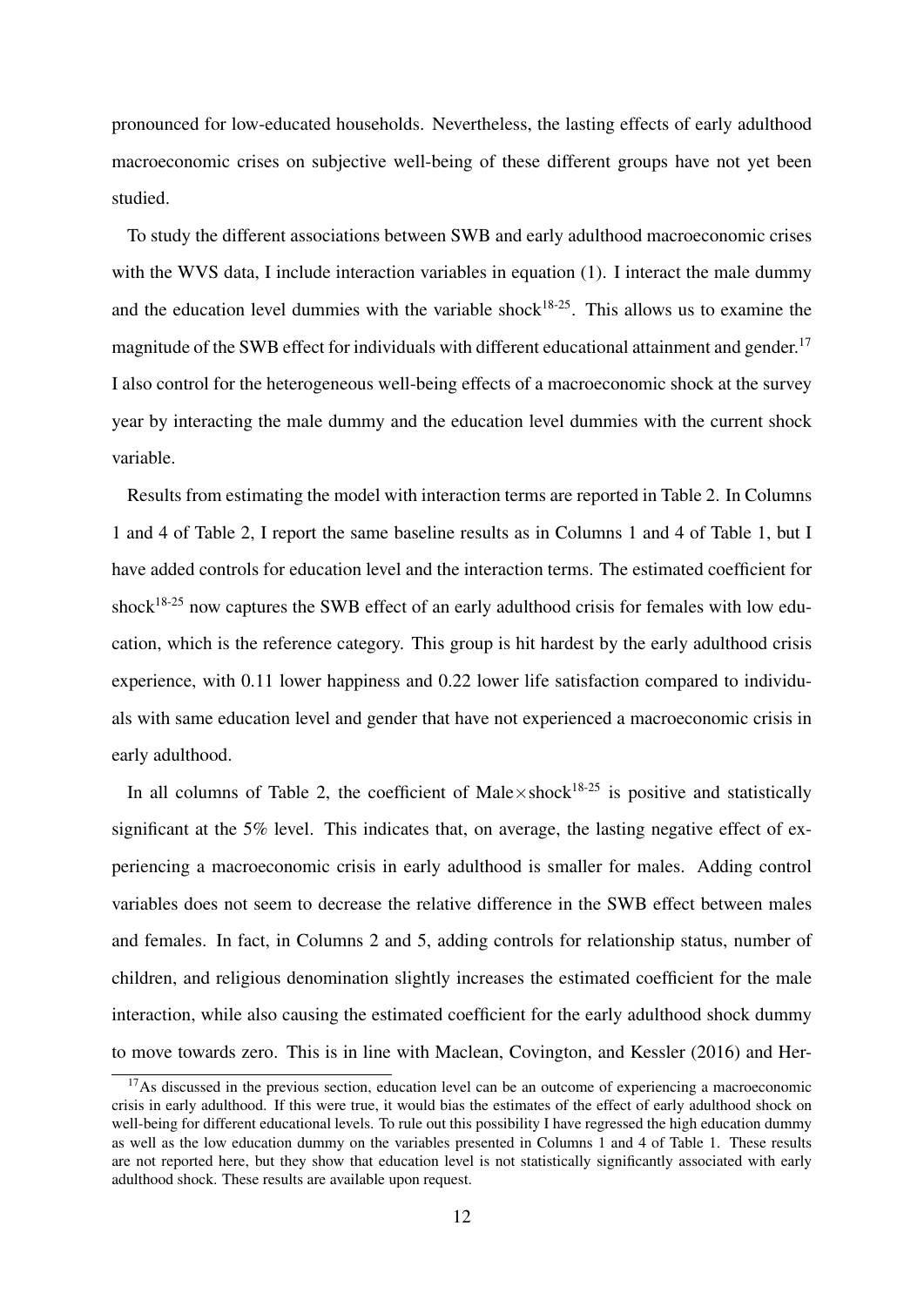|                                                  | $\overline{(1)}$<br>Happiness | (2)<br>Happiness  | $\overline{(3)}$<br>Happiness | $\overline{(4)}$<br>Satisfaction | $\overline{(5)}$<br>Satisfaction | $\overline{(6)}$<br>Satisfaction |
|--------------------------------------------------|-------------------------------|-------------------|-------------------------------|----------------------------------|----------------------------------|----------------------------------|
|                                                  |                               |                   |                               |                                  |                                  |                                  |
| shock <sup>18-25</sup>                           | $-0.107***$                   | $-0.104***$       | $-0.095***$                   | $-0.218***$                      | $-0.209***$                      | $-0.179***$                      |
|                                                  | (0.019)                       | (0.020)           | (0.020)                       | (0.072)                          | (0.074)                          | (0.065)                          |
| $Male \times shock^{18-25}$                      | $0.053**$                     | $0.056**$         | $0.053**$                     | $0.136**$                        | $0.144**$                        | $0.146**$                        |
|                                                  | (0.026)                       | (0.021)           | (0.023)                       | (0.058)                          | (0.055)                          | (0.056)                          |
|                                                  |                               |                   |                               |                                  |                                  |                                  |
| Middle education $\times$ shock <sup>18-25</sup> | 0.054                         | $0.052*$          | $0.043*$                      | 0.071                            | 0.064                            | 0.029                            |
|                                                  | (0.033)                       | (0.030)           | (0.024)                       | (0.101)                          | (0.091)                          | (0.072)                          |
|                                                  |                               |                   |                               |                                  |                                  |                                  |
| High education $\times$ shock <sup>18-25</sup>   | $0.119**$<br>(0.050)          | $0.109**$         | $0.089**$<br>(0.034)          | 0.250<br>(0.174)                 | 0.224<br>(0.152)                 | 0.141<br>(0.114)                 |
|                                                  |                               | (0.043)           |                               |                                  |                                  |                                  |
| Current shock                                    | $-0.264***$                   | $-0.265***$       | $-0.254***$                   | $-0.552**$                       | $-0.551**$                       | $-0.475**$                       |
|                                                  | (0.059)                       | (0.058)           | (0.047)                       | (0.268)                          | (0.266)                          | (0.217)                          |
|                                                  |                               |                   |                               |                                  |                                  |                                  |
| Male $\times$ Current shock                      | $-0.118$                      | $-0.121*$         | $-0.096$                      | $-0.319$                         | $-0.324$                         | $-0.224$                         |
|                                                  | (0.073)                       | (0.071)           | (0.058)                       | (0.286)                          | (0.281)                          | (0.237)                          |
| Middle education $\times$ Current shock          | 0.080                         | 0.088             | 0.065                         | 0.058                            | 0.075                            | $-0.022$                         |
|                                                  | (0.066)                       | (0.059)           | (0.045)                       | (0.191)                          | (0.174)                          | (0.126)                          |
|                                                  |                               |                   |                               |                                  |                                  |                                  |
| High education×Current shock                     | 0.092                         | 0.098             | 0.043                         | 0.251                            | 0.262                            | 0.026                            |
|                                                  | (0.144)                       | (0.128)           | (0.098)                       | (0.377)                          | (0.335)                          | (0.232)                          |
| Male                                             | $-0.041***$                   | $-0.053***$       | $-0.046***$                   | $-0.099***$                      | $-0.123***$                      | $-0.126***$                      |
|                                                  | (0.010)                       | (0.010)           | (0.009)                       | (0.029)                          | (0.029)                          | (0.024)                          |
|                                                  |                               |                   |                               |                                  |                                  |                                  |
| Middle education                                 | $0.069***$                    | $0.063***$        | $0.025*$                      | $0.279***$                       | $0.266***$                       | $0.097**$                        |
|                                                  | (0.020)                       | (0.018)           | (0.014)                       | (0.064)                          | (0.060)                          | (0.044)                          |
| High education                                   | $0.108***$                    | $0.105***$        | 0.025                         | $0.469***$                       | $0.464***$                       | $0.110*$                         |
|                                                  | (0.021)                       | (0.019)           | (0.015)                       | (0.071)                          | (0.064)                          | (0.058)                          |
| Number of children                               |                               | $-0.009$          | $-0.005$                      |                                  | $-0.027**$                       | $-0.008$                         |
|                                                  |                               | (0.005)           | (0.004)                       |                                  | (0.013)                          | (0.010)                          |
|                                                  |                               |                   |                               |                                  |                                  |                                  |
| Number of children: 8 or more                    |                               | $-0.028$          | $-0.002$                      |                                  | $-0.066$                         | 0.052                            |
|                                                  |                               | (0.036)           | (0.031)                       |                                  | (0.083)                          | (0.067)                          |
|                                                  |                               |                   |                               | NO                               |                                  |                                  |
| Employment status dummies<br>Income dummies      | NO.<br>NO                     | NO<br>NO          | YES<br><b>YES</b>             | NO                               | NO<br>NO                         | YES<br>YES                       |
| Relationship dummies                             | NO                            | YES               | <b>YES</b>                    | NO                               | <b>YES</b>                       | YES                              |
| Religion dummies                                 | NO                            | <b>YES</b>        | <b>YES</b>                    | NO                               | <b>YES</b>                       | <b>YES</b>                       |
| Age FEs                                          | YES                           | <b>YES</b>        | <b>YES</b>                    | YES                              | <b>YES</b>                       | <b>YES</b>                       |
| Year FEs                                         | <b>YES</b>                    | <b>YES</b>        | <b>YES</b>                    | <b>YES</b>                       | <b>YES</b>                       | <b>YES</b>                       |
| <b>Cohort FEs</b>                                | <b>YES</b>                    | <b>YES</b>        | <b>YES</b>                    | <b>YES</b>                       | <b>YES</b>                       | <b>YES</b>                       |
|                                                  |                               |                   |                               |                                  |                                  |                                  |
| <b>Country FEs</b>                               | YES<br><b>YES</b>             | YES<br><b>YES</b> | YES<br><b>YES</b>             | YES<br><b>YES</b>                | YES<br><b>YES</b>                | YES<br><b>YES</b>                |
| (Country dummies)*cohort                         |                               |                   |                               |                                  |                                  |                                  |
| The effect of shock <sup>18-25</sup> for:        |                               |                   |                               |                                  |                                  |                                  |
| low-educated females                             | $-0.107***$                   | $-0.104***$       | $-0.095***$                   | $-0.218***$                      | $-0.209***$                      | $-0.179***$                      |
| p-value                                          | 0.000                         | 0.000             | 0.000                         | 0.004                            | 0.008                            | 0.009                            |
| low-educated males                               | $-0.053*$                     | $-0.048*$         | $-0.042*$                     | $-0.082$                         | $-0.065$                         | $-0.032$                         |
| p-value                                          | 0.080                         | 0.068             | 0.091                         | 0.440                            | 0.506                            | 0.715                            |
| middle-educated females                          | $-0.053*$                     | $-0.052*$         | $-0.052**$                    | $-0.147***$                      | $-0.145***$                      | $-0.150***$                      |
| p-value                                          | 0.099                         | 0.061             | 0.047                         | 0.005                            | 0.002                            | 0.000                            |
| middle-educated males                            | 0.000                         | 0.004             | 0.001                         | $-0.011$                         | $-0.001$                         | $-0.004$                         |
| p-value                                          | 0.980                         | 0.845             | 0.956                         | 0.857                            | 0.987                            | 0.945                            |
| high-educated females                            | 0.012                         | 0.005             | $-0.007$                      | 0.032                            | 0.015                            | $-0.038$                         |
| p-value                                          | 0.792                         | 0.881             | 0.821                         | 0.791                            | 0.877                            | 0.607                            |
| high-educated males                              | $0.065***$                    | $0.061**$         | $0.047**$                     | 0.168                            | $0.159*$                         | 0.108                            |
| p-value                                          | 0.024                         | 0.016             | 0.027                         | 0.104                            | 0.087                            | 0.111                            |
| Observations                                     | 104328                        | 104328            | 104328                        | 103808                           | 103808                           | 103808                           |

#### Table 2. SWB and Macroeconomic Shocks, Interactions

All models estimated with OLS. Lower panel reports the test result for the SWB effect of an early adulthood macroeconomic shock for each gender-education group. \*\*\*, \*\* and \* denote significance at the 1%, 5% and 10% levels, respectively. Country-clustered standard errors in parentheses.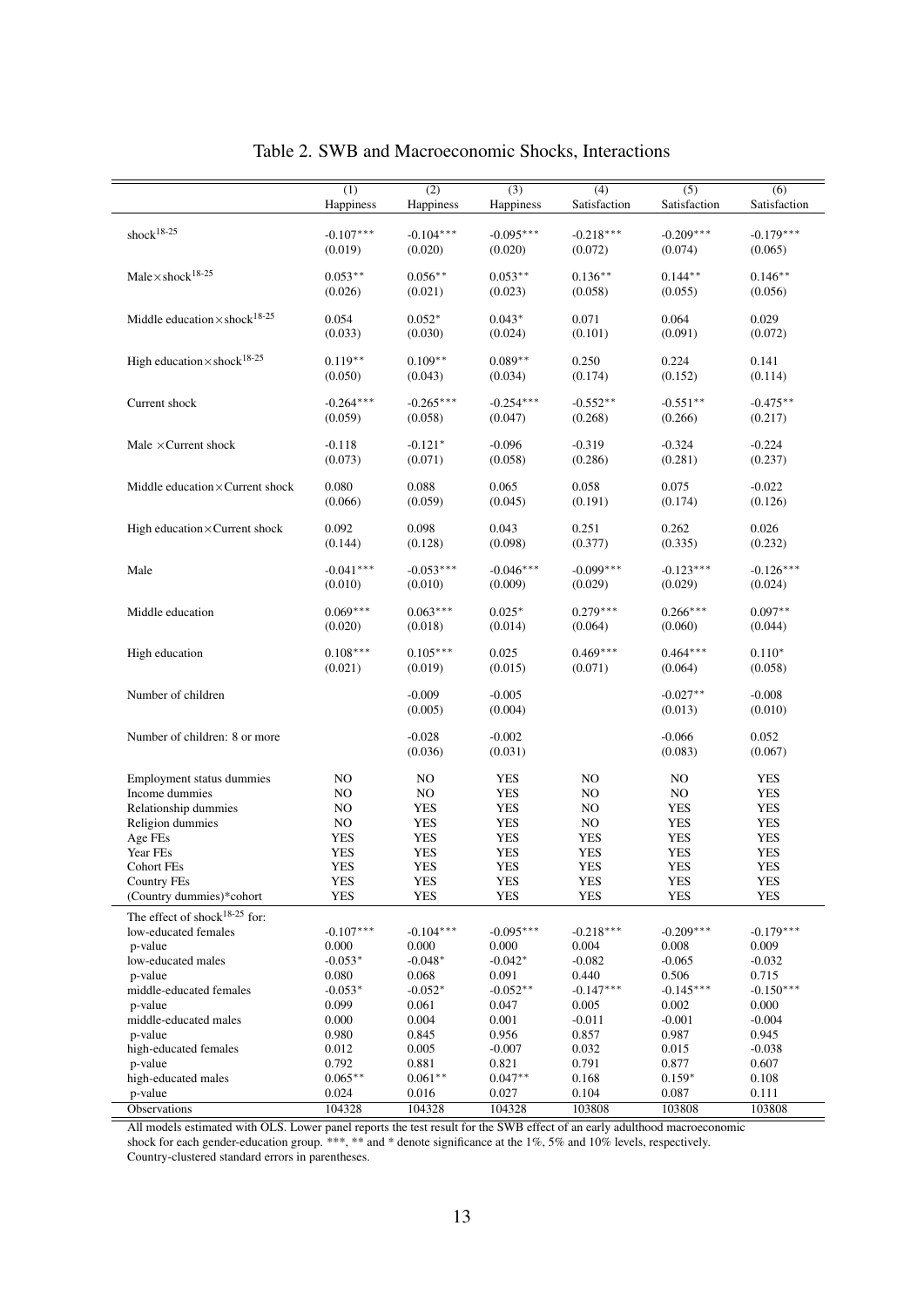shbein (2012) who find that leaving school in an economic downturn is negatively associated with the marital status of males. Adding controls for income decile and employment status in Columns 3 and 6 has only a small impact on the difference between the SWB effect of males and females. Thus, the difference in the lasting SWB effect between males and females cannot be explained by differences in the observed outcomes related to family life, religion, employment status, or income rank.

In Table 2, the estimated coefficients for the education interactions reveal that the SWB of individuals with higher educational attainment is more resilient to early adulthood macroeconomic shocks. The difference in the happiness effect between low-educated and middleeducated individuals, captured by the coefficient of Middle education $\times$ shock<sup>18-25</sup>, is statistically significant at the 10% level in Columns 2 and 3. For low-educated and high-educated individuals, the difference is statistically significant at the 5% level in all models of happiness. In models of life satisfaction, the differences are positive but not statistically significant. The addition of control variables decreases the coefficient estimates of the education interactions in models happiness and life satisfaction. However, the control variables are not able to fully explain the differences in the happiness effect between individuals with different levels of educational attainment.

To further assess the estimated effects for individuals with different levels of educational attainment and gender, I have tested the effect of experiencing a macroeconomic shock at 18– 25 for each of the six gender-education groups in the lower panel of Table 2. I report the sum of the coefficients of the shock variables that are relevant for each group. I also report the p-value from an F-test of the sum of the coefficients that are relevant for each group. These tests show that crisis experiences are associated with lower levels of happiness at the 1% risk level and at the 10% level for low-educated females and low-educated males, respectively. In addition, early adulthood crisis experiences are associated with lower happiness levels among middle-educated females. In terms of life satisfaction, the results for females are very similar. It seems that low and middle-educated females are suffering the negative consequences of early adulthood crisis experiences. In contrast, early adulthood crisis experience is not statistically significantly associated with life satisfaction among low and middle-educated males.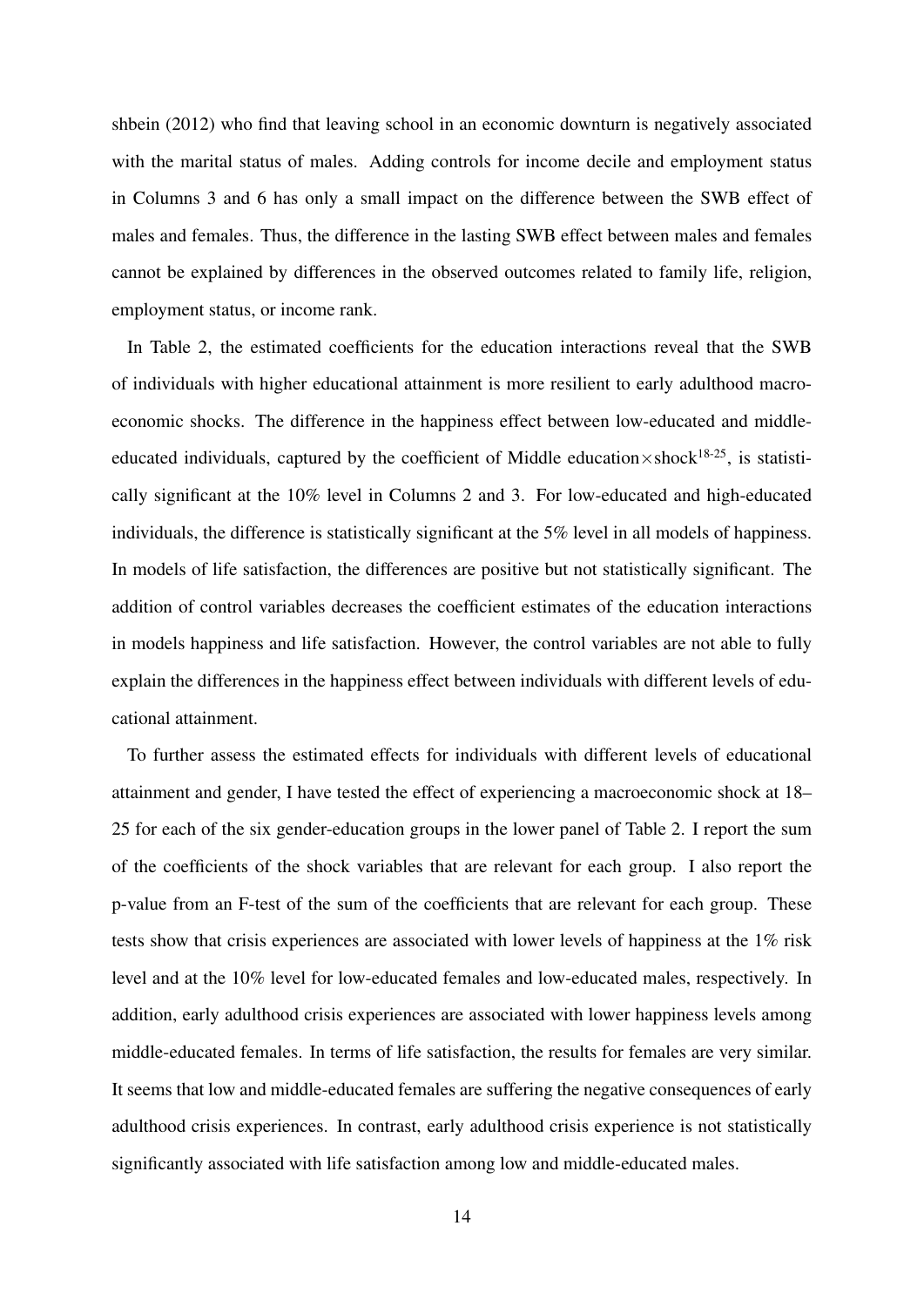There are two possible explanations for the observed difference between males and females. First, the SWB scarring effect of early adulthood macroeconomic crisis could be much larger for females than it is for males. Second, for females, the early adulthood crisis experience can have a larger impact on other outcome variables than the ones included in Columns 3 and 6 of Table 2. The relative importance of these two proposed channels can be assessed by looking at the coefficient estimates of Current shock and its interaction with male dummy. These coefficients capture the effect of a macroeconomic crisis at survey year for all loweducated individuals who are older than 25. It can be observed that the negative SWB effect of a macroeconomic crisis at the survey year is not stronger for females. Although this analysis is conducted using individuals older than 25, similar results are obtained if the analysis is conducted using individuals younger than  $26<sup>18</sup>$  Thus, it is very unlikely that the SWB scarring effect of a macroeconomic crisis is larger for females than for males.<sup>19</sup> It is more plausible that experiencing a crisis in early adulthood has a heterogeneous impact on other outcomes later in life.

Finally, let us turn to the results presented in the lowest row in the lower panel of Table 1. These results provide evidence for a positive happiness effect of early adulthood crisis for high-educated males. This result is in line with Bianchi (2013), who finds that among educated individuals those who have graduated during economic downturns are more satisfied with their jobs. This result is also in line with Giuliano and Spilimbergo (2014), who find that experiencing a macroeconomic shock in early adulthood affects individuals' perceptions about the key determinants of success in life. Giuliano and Spilimbergo (2014) show that individuals who have experienced a crisis in early adulthood see luck as a more crucial determinant for success than hard work. It is possible that those who have experienced a crisis place higher value on the benefits that high education has brought into their lives. These benefits, of course, are not similar for all high-educated individuals and may differ between females and males.

<sup>&</sup>lt;sup>18</sup>These results are not reported here, but are available upon request.

<sup>&</sup>lt;sup>19</sup>Clark et al. (2001) and Kanbe and Rätzel (2011) reach similar conclusions when studying the scarring effect of unemployment among working aged German nationals. According to their results, the negative effect on subjective well-being is not larger for females.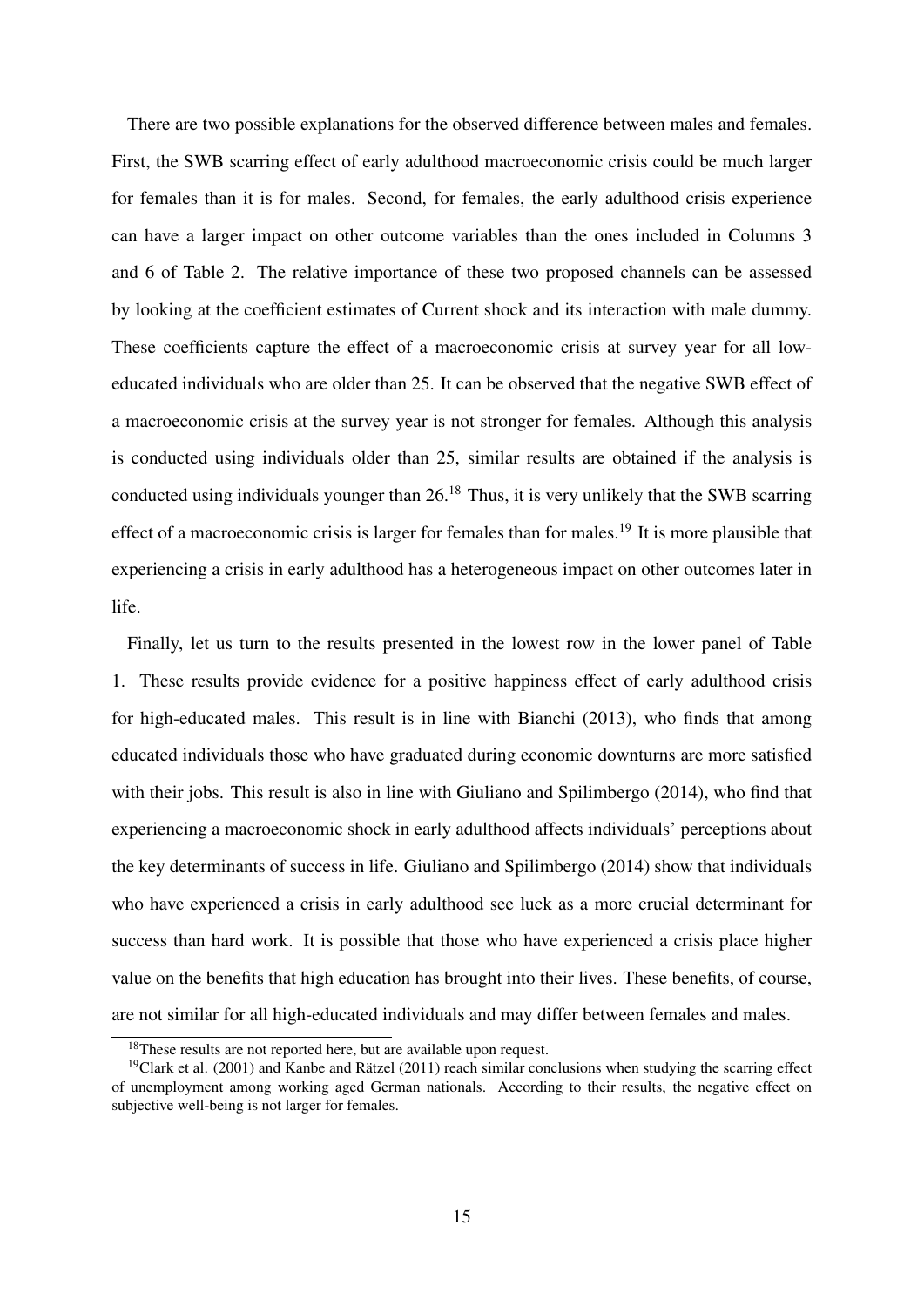#### *C. Results on Dynamic Effects*

The results reported thus far, have shown the average SWB effect of experiencing a crisis in early adulthood among all age groups over 25. I have assumed that the association between early adulthood macroeconomic crisis and SWB is similar for individuals who have experienced a crisis in the previous year and individuals who have experienced it, for example, 20 years ago. To relax this assumption, some studies that focus on other outcome variables allow for dynamic effects by including dummy variables measuring the years elapsed from the experience (see, for example, Oreopoulos et al., 2012 and Bucciol, Alessandro, and Zarri, 2015).<sup>20</sup>

I examine the dynamic effects of early adulthood macroeconomic crises using a similar dummy variable strategy. I start by calculating the number of years passed from the early adulthood crisis experience for those individuals who have experienced a crisis at the ages of 18–25. For such individuals, I define the age at 18–25 which is last coded as a crisis year using Barro and Ursúa (2008) definition. Then I subtract this age from individual's age at survey year. For example, for a 40-year-old individual for whom the last crisis year during early adulthood was when she was 23 years old I code the number of years passed as 17. If a country has experienced a crisis in the years when the individual was 22–27 years old, then for that individual the last year coded as crisis is when she was 25 (the highest age in the eight-year range interval).

In Columns 1 and 4 of Table 3, I have augmented the baseline model from Columns 1 and 4 in Table 1 with two dummy variables shock<sup>18-25</sup> $\times$ D<sub>10-19</sub> and shock<sup>18-25</sup> $\times$ D<sub>>19</sub>. The former equals one if the individual has experienced a crisis at the ages of 18–25 and there is 10 to 19 years from that experience. The latter equals one if the individual has experienced a crisis in early adulthood and there is more than 19 years from that experience. The effect of an early adulthood macroeconomic crisis for individuals whose crisis experience took place less than

 $^{20}$ In the SWB literature, the dynamic effects of changes in individuals' circumstances are usually studied using longitudinal individual level data (see, for example, Clark et al., 2008). However, with cross-section data, which is linked to historical output data, the dynamic effect can be evaluated by studying the differences between birth cohorts within a country. The latter approach has two advantages. First, it allows for the examination of the effects over a much longer time span. Second, it allows us to assess the effects of experienced circumstances that individual faced at a specific age, even if individual level data from that age is not available. However, when using between variation, it is crucial that global age- and cohort fixed effects are controlled. Fortunately, this can be done with international repeated cross-section data. In what follows, *dynamic effects* will refer to these estimated effects that are identified from differences between individuals.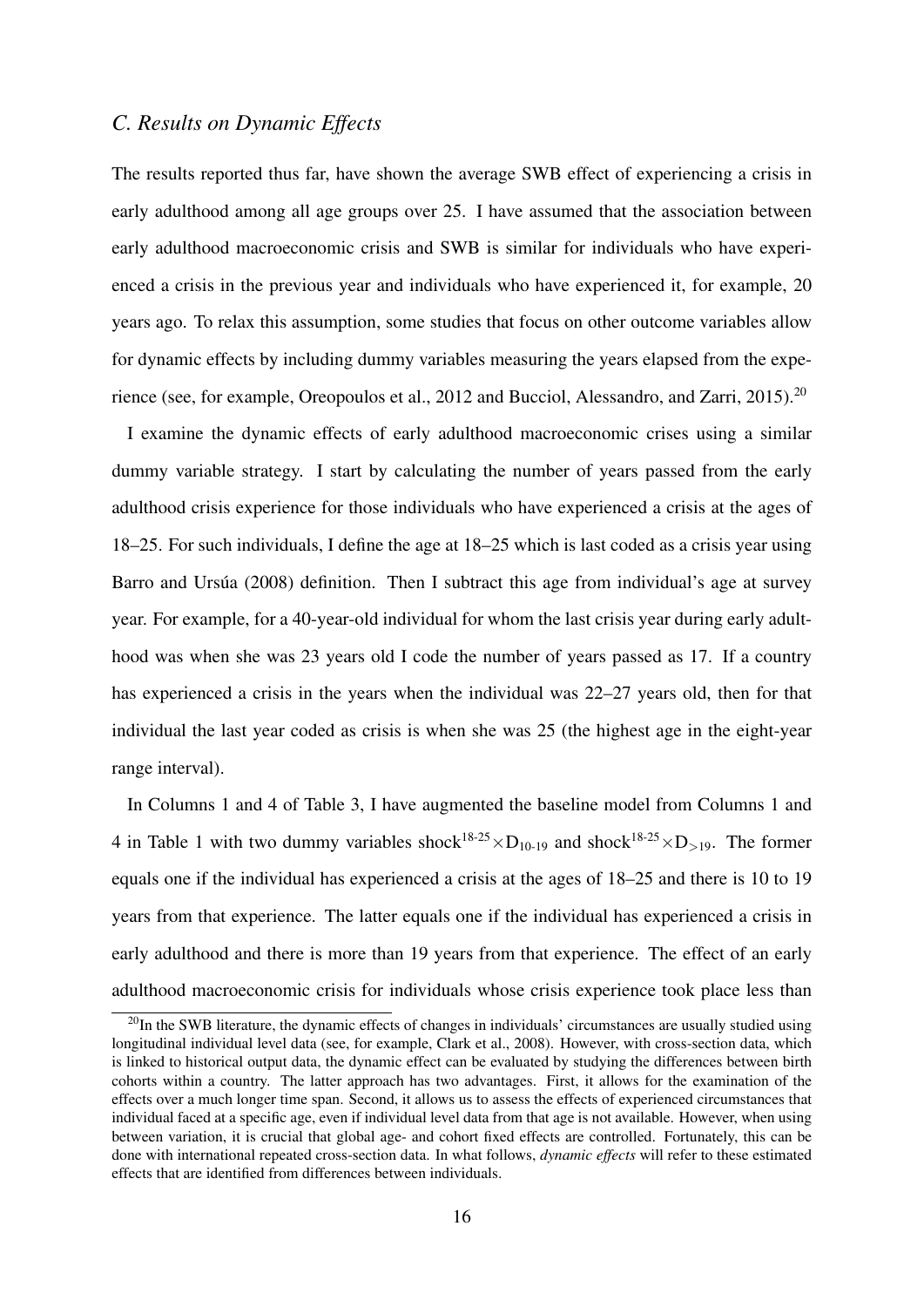|                                                                         | (1)         | $\overline{(2)}$ | (3)              | (4)          | $\overline{(5)}$    | $\overline{(6)}$    |
|-------------------------------------------------------------------------|-------------|------------------|------------------|--------------|---------------------|---------------------|
|                                                                         | Happiness   | Happiness        | Happiness        | Satisfaction | Satisfaction        | Satisfaction        |
| shock $18-25$                                                           | $-0.072$    | $-0.201***$      | $-0.172**$       | $-0.272***$  | $-0.706***$         | $-0.594***$         |
|                                                                         | (0.077)     | (0.063)          | (0.071)          | (0.096)      | (0.257)             | (0.201)             |
|                                                                         |             |                  |                  |              |                     |                     |
| shock <sup>18-25</sup> $\times$ D <sub>10-19</sub>                      | 0.004       | 0.027            | 0.016            | 0.134        | 0.380               | 0.315               |
|                                                                         | (0.079)     | (0.085)          | (0.087)          | (0.098)      | (0.260)             | (0.234)             |
|                                                                         |             |                  |                  |              |                     |                     |
| shock <sup>18-25</sup> $\times$ D <sub>&gt;19</sub>                     | 0.067       | $0.141*$         | 0.119            | $0.305***$   | $0.690**$           | $0.599**$           |
|                                                                         | (0.088)     | (0.080)          | (0.087)          | (0.116)      | (0.280)             | (0.227)             |
| Male $\times$ shock <sup>18-25</sup>                                    |             | 0.041            | 0.040            |              | $0.322**$           | $0.322**$           |
|                                                                         |             | (0.036)          | (0.040)          |              | (0.155)             | (0.127)             |
|                                                                         |             |                  |                  |              |                     |                     |
| Male $\times$ shock <sup>18-25</sup> $\times$ D <sub>10-19</sub>        |             | 0.049            | 0.042            |              | $-0.210$            | $-0.223$            |
|                                                                         |             | (0.033)          | (0.030)          |              | (0.307)             | (0.266)             |
| Male $\times$ shock <sup>18-25</sup> $\times$ D $>$ 19                  |             | 0.004            | 0.004            |              |                     |                     |
|                                                                         |             | (0.043)          | (0.047)          |              | $-0.232$<br>(0.185) | $-0.221$<br>(0.158) |
|                                                                         |             |                  |                  |              |                     |                     |
| Mid. educ. $\times$ shock <sup>18-25</sup>                              |             | $0.140*$         | $0.122**$        |              | 0.263               | 0.190               |
|                                                                         |             | (0.072)          | (0.052)          |              | (0.204)             | (0.132)             |
|                                                                         |             |                  |                  |              |                     |                     |
| Mid. educ. $\times$ shock <sup>18-25</sup> $\times$ D <sub>10-19</sub>  |             | $-0.058$         | $-0.061*$        |              | $-0.057$            | $-0.058$            |
|                                                                         |             | (0.038)          | (0.036)          |              | (0.087)             | (0.072)             |
| Mid. educ. $\times$ shock <sup>18-25</sup> $\times$ D <sub>&gt;19</sub> |             | $-0.099$         | $-0.088$         |              | $-0.308$            | $-0.253$            |
|                                                                         |             | (0.084)          | (0.066)          |              | (0.262)             | (0.181)             |
|                                                                         |             |                  |                  |              |                     |                     |
| High educ. $\times$ shock <sup>18-25</sup>                              |             | $0.179***$       | $0.122***$       |              | $0.692**$           | $0.466**$           |
|                                                                         |             | (0.063)          | (0.039)          |              | (0.329)             | (0.197)             |
|                                                                         |             |                  |                  |              |                     |                     |
| High educ. $\times$ shock <sup>18-25</sup> $\times$ D <sub>10-19</sub>  |             | $-0.047$         | $-0.024$         |              | $-0.498**$          | $-0.393**$          |
|                                                                         |             | (0.040)          | (0.046)          |              | (0.192)             | (0.151)             |
| High educ. $\times$ shock <sup>18-25</sup> $\times$ D <sub>&gt;19</sub> |             | $-0.057$         | $-0.019$         |              | $-0.557*$           | $-0.393**$          |
|                                                                         |             | (0.046)          | (0.040)          |              | (0.289)             | (0.189)             |
|                                                                         |             |                  |                  |              |                     |                     |
| Current shock                                                           | $-0.290***$ | $-0.266***$      | $-0.252***$      | $-0.673***$  | $-0.504**$          | $-0.424**$          |
|                                                                         | (0.073)     | (0.058)          | (0.047)          | (0.236)      | (0.233)             | (0.191)             |
| Male $\times$ Current shock                                             |             | $-0.108$         | $-0.095$         |              | $-0.331$            | $-0.256$            |
|                                                                         |             | (0.072)          | (0.059)          |              | (0.267)             | (0.221)             |
|                                                                         |             |                  |                  |              |                     |                     |
| Mid. educ.×Current shock                                                |             | 0.076            | $0.059*$         |              | 0.033               | $-0.045$            |
|                                                                         |             | (0.049)          | (0.032)          |              | (0.154)             | (0.104)             |
|                                                                         |             |                  |                  |              |                     |                     |
| High educ. $\times$ Current shock                                       |             | 0.090            | 0.042<br>(0.094) |              | 0.180               | $-0.032$<br>(0.195) |
|                                                                         |             | (0.133)          |                  |              | (0.315)             |                     |
| Male dummy                                                              | <b>YES</b>  | <b>YES</b>       | <b>YES</b>       | YES          | <b>YES</b>          | <b>YES</b>          |
| <b>Education dummies</b>                                                | <b>YES</b>  | YES              | YES              | YES          | <b>YES</b>          | YES                 |
| Controls for number of children                                         | NO          | NO               | <b>YES</b>       | NO           | NO                  | YES                 |
| Employment status dummies                                               | NO          | NO               | YES              | NO           | NO.                 | YES                 |
| Income dummies                                                          | NO          | NO               | <b>YES</b>       | NO           | NO                  | YES                 |
| Relationship dummies                                                    | NO.         | NO.              | YES              | NO           | NO                  | YES                 |
| Religion dummies                                                        | NO.         | NO               | <b>YES</b>       | NO           | NO                  | <b>YES</b>          |
| Age FEs                                                                 | YES         | <b>YES</b>       | <b>YES</b>       | YES          | <b>YES</b>          | YES                 |
| (Age dummies)*Male<br>(Age dummies)*Middle education                    | NO<br>NO.   | YES<br>YES       | YES<br>YES       | NO<br>NO     | YES<br>YES          | YES<br>YES          |
| (Age dummies)*High education                                            | NO          | <b>YES</b>       | <b>YES</b>       | NO           | <b>YES</b>          | YES                 |
| Year FEs                                                                | <b>YES</b>  | <b>YES</b>       | <b>YES</b>       | <b>YES</b>   | <b>YES</b>          | <b>YES</b>          |
| <b>Cohort FEs</b>                                                       | YES         | <b>YES</b>       | YES              | YES          | YES                 | YES                 |
| <b>Country FEs</b>                                                      | YES         | YES              | YES              | YES          | <b>YES</b>          | YES                 |
| (Country dummies)*cohort                                                | YES         | YES              | YES              | YES          | <b>YES</b>          | YES                 |
|                                                                         |             |                  |                  |              |                     |                     |
| Observations                                                            | 104328      | 104328           | 104328           | 103808       | 103808              | 103808              |

| Table 3. SWB and Macroeconomic Shocks, Dynamic Effects |
|--------------------------------------------------------|
|--------------------------------------------------------|

All models estimated with OLS. shock<sup>18-25</sup> $\times$ D $>19=1$  if more than 19 years have passed from the last shock year at ages 18-25. shock<sup>18-25</sup> $\times$ D<sub>10-19</sub>=1 if more than 9 years but less than 20 years have passed from the last shock year at ages 18-25. Country-clustered standard errors in parentheses. \*\*\*, \*\* and \* denote significance at the 1%, 5% and 10% levels, respectively.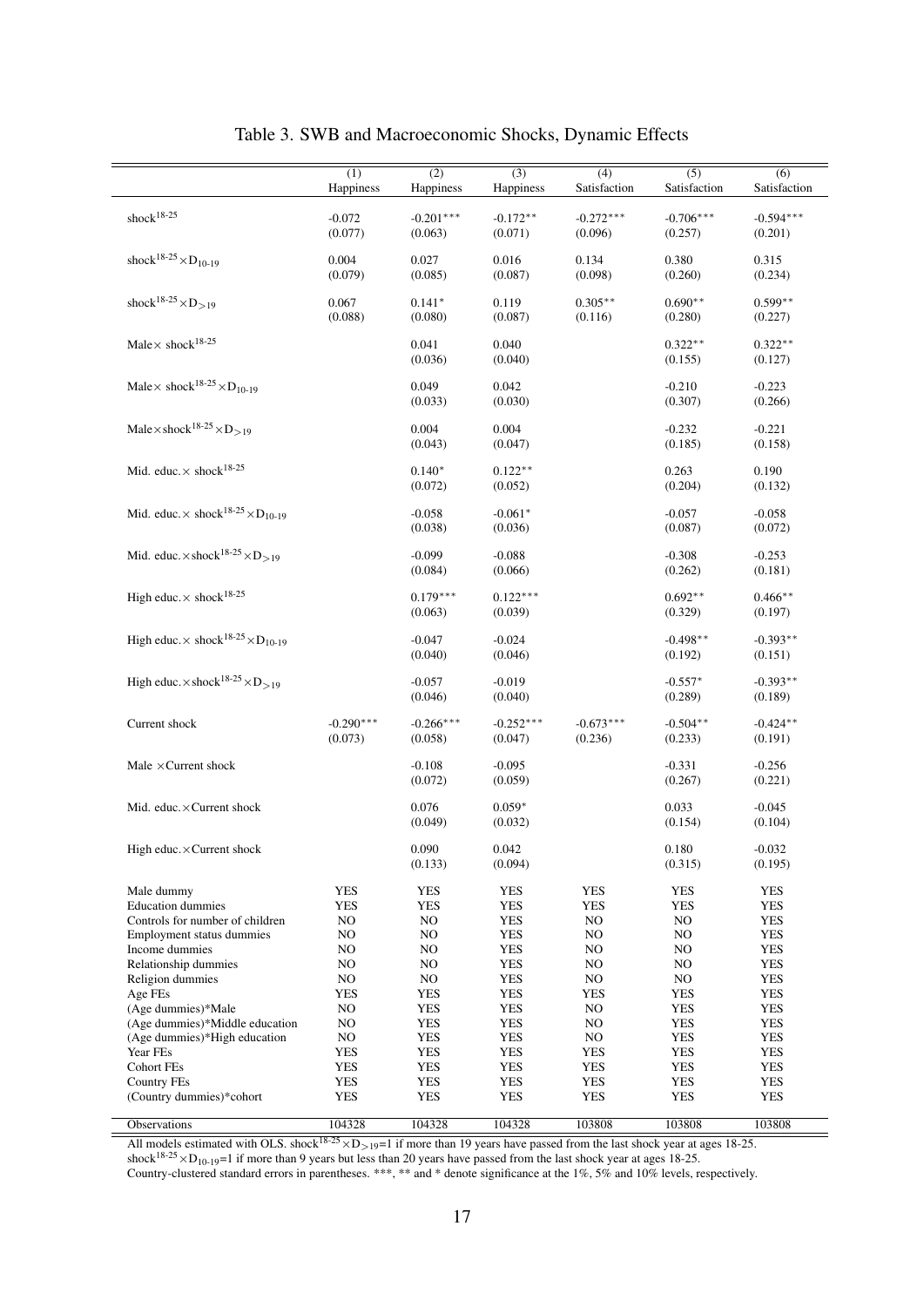10 years ago is captured by the coefficient of shock<sup>18-25</sup>. If more than 9 years but less than 20 years have passed since last crisis year in early adulthood, the effect is calculated as the sum of the coefficients of shock<sup>18-25</sup> and shock<sup>18-25</sup>  $\times$ D<sub>10-19</sub>. When more than 19 years have passed since the last crisis year, the effect is calculated as the sum of the coefficients of shock $18-25$  and shock<sup>18-25</sup> $\times$ D<sub>>19</sub>. The well-being trends among those individuals who have not experienced a crisis in early adulthood are controlled by the age fixed effects.

Results reported in Columns 1 and 4 of Table 3 imply that, on average, the negative wellbeing effect of an early adulthood macroeconomic crisis dissipates over time. Using the estimated coefficients, I have tested the statistical significance of the average SWB effect of early adulthood macroeconomic crisis for individuals with different number of years passed from the crisis. These tests reveal that happiness is statistically significantly lower only for those individuals who have 10 to 19 years from the last crisis year. For life satisfaction, the negative effect is statistically significant only for those individuals who have less than 10 years from the last crisis year. To save space, these test results are not reported in Table 3.

Next, I will focus on the dynamic response to the early adulthood crisis for the different gender-education groups. In Columns 2 and 5 of Table 3, I replicate the results presented in Columns 1 and 4 of Table 2, but now I also allow for different dynamic effects for males and females, and for individuals with different levels of educational attainment. In the models estimated in Columns 2 and 5, I have also interacted education and gender dummies with age dummies. This is done to make sure that the estimated dynamic effects are not capturing some underlying difference in the age trends of males and females, and individuals with different levels of educational attainment.

In Columns 3 and 6 of Table 3, I add control variables for the number of children, relationship status, religious denomination, income decile, and employment status. To ease the interpretation of the results, Figure 1 illustrates the dynamic happiness effect for different gendereducation groups using results presented in Columns 2 and 3. In Figure 1, horizontal axis displays the years that have elapsed from the crisis experience and vertical axis measures the size of the estimated happiness effect.

The top left graph of Figure 1 shows that the negative happiness effect is largest for those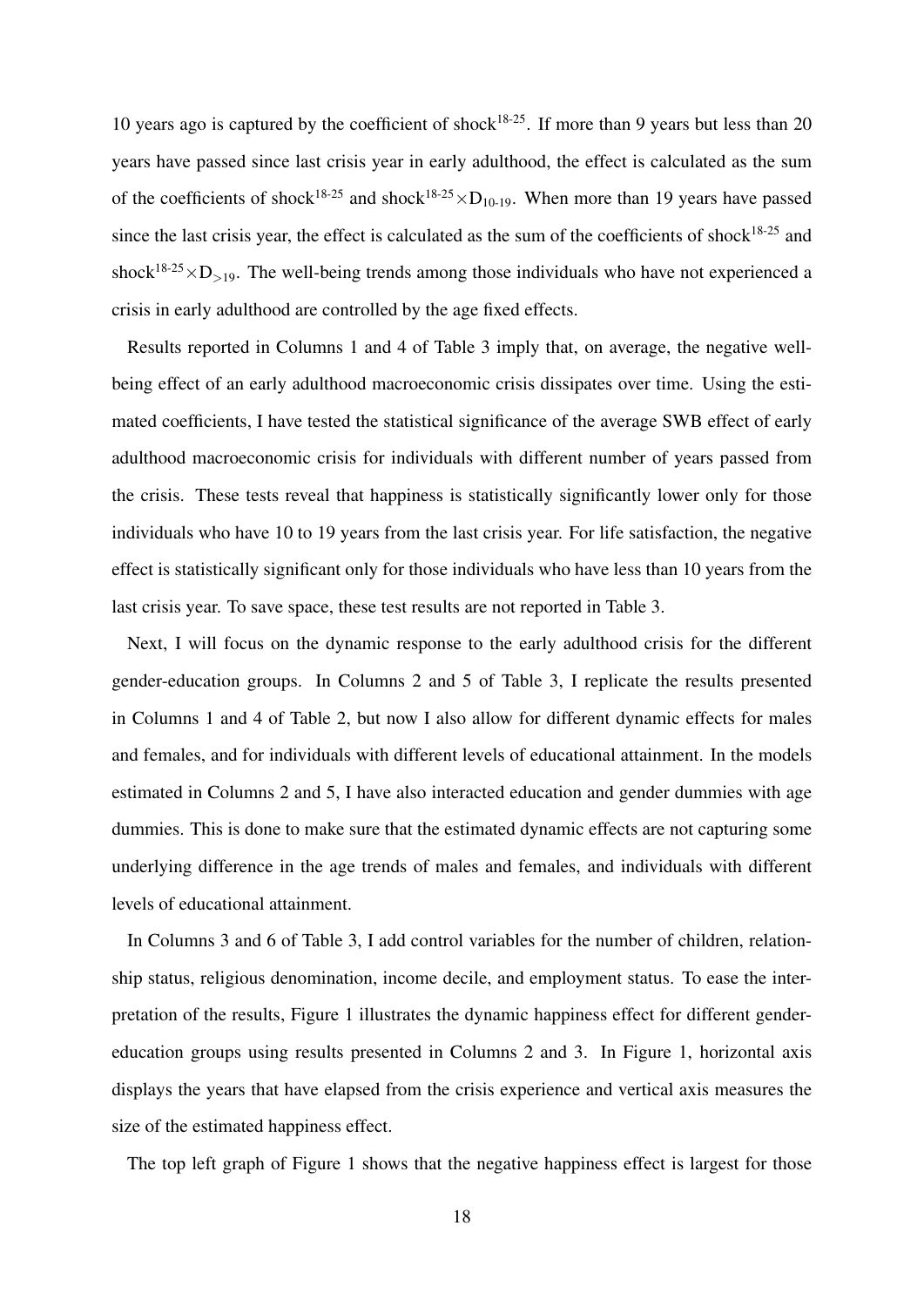

Figure 1. The dynamic happiness effect of an early adulthood macroeconomic crisis by education level and gender

Note. Reported happiness effect in the left-hand side (right-hand side) graphs is based on results reported in Column 2 (3) of Table 3. Line is dashed when the effect is not statistically significant at the 5% level.

low-educated females who have experienced the crisis most recently. However, the happiness effect is negative and statistically significant at the 5% level also for those low-educated females who have experienced the crisis over 19 years ago. The dark grey line in the bottom left graph of Figure 1 shows that the negative happiness effect for low-educated males is statistically significant only for those who have experienced the crisis recently. Comparing the light grey lines in top left and bottom left graphs of Figure 1 reveals the differences between middle-educated females and males. For the latter, experiencing a crisis in early adulthood has virtually no effect on happiness in later life. In contrast, for middle-educated females the effect is negative and statistically significant if 10 to 19 years have elapsed from the crisis.

Based on these results it is unlikely that individual happiness is scarred because of experiencing a macroeconomic crisis in early adulthood. In the case of SWB scarring, we would not expect to see both genders suffering similar negative effects in the immediate aftermath of the early adulthood crisis and only males recovering. These results rather suggest that females face different circumstances than males when more years have passed from the early adulthood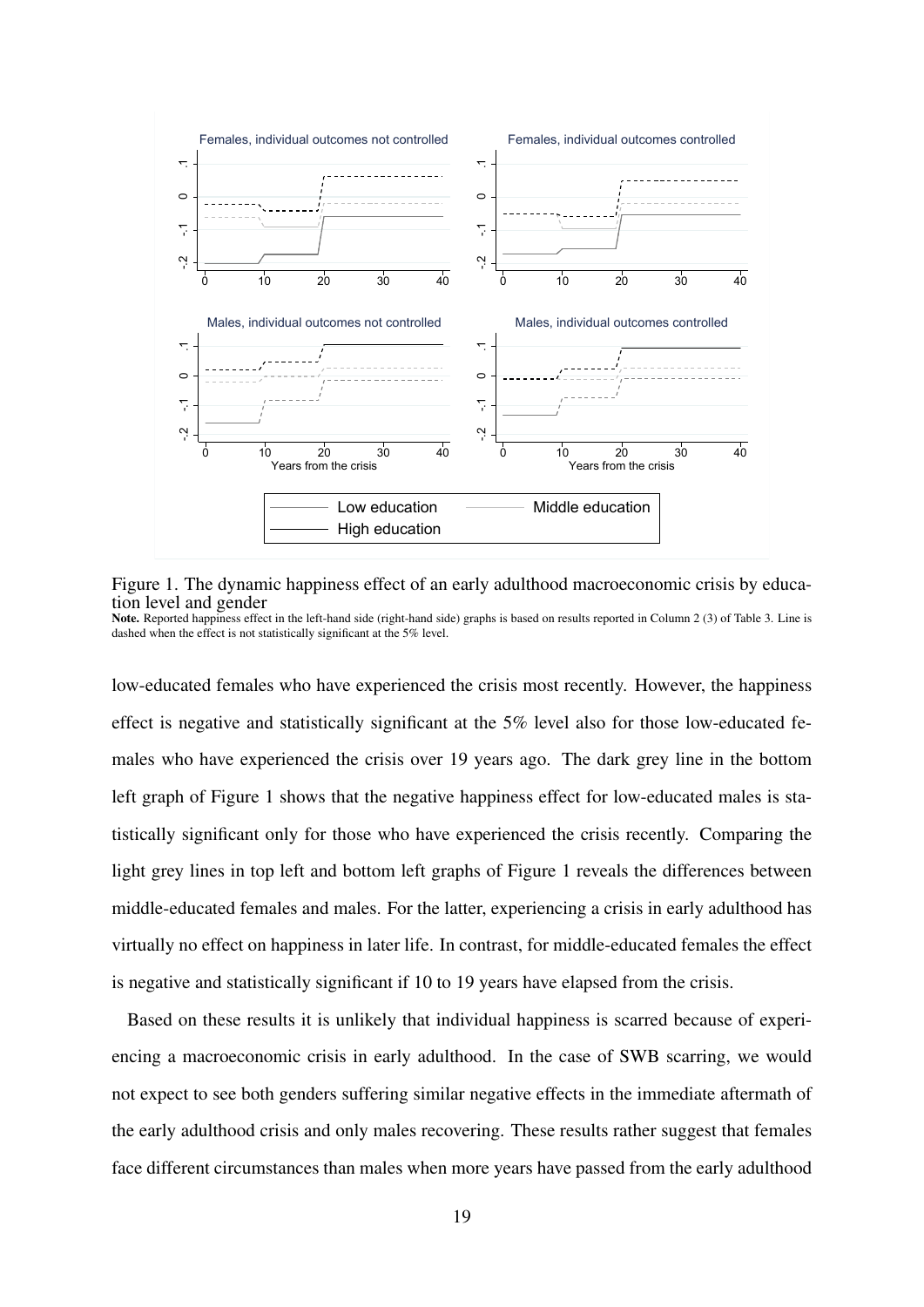crisis experience. Comparison of the happiness effects reported in the light grey lines in the top left and bottom left graphs of Figure 1 supports this conclusion. The path to recovery is different for males and females.

Let us next examine the role of the observed individual level outcomes in explaining the dynamic happiness effect for different gender-education groups. The top right and bottom right graphs of Figure 1 report the estimated happiness effects from Column 3 of Table 3. For loweducated males and females, part of the negative happiness effect is mediated through outcomes related to family life, religion, income rank, and employment status. However, the statistical significance of the estimated happiness effect remains unchanged. The observed difference in the dynamic happiness effect between males and females is not explained by differences in the observed circumstances.





Note. Reported life satisfaction effect in the left-hand side (right-hand side) graphs is based on results reported in Column 5 (6) of Table 3. Line is dashed when the effect is not statistically significant at the 5% level.

Figure 2 reports the estimated dynamic life satisfaction effect of the early adulthood crisis experience for different gender-education groups. Left-hand side graphs plot the results from Column 5 of Table 3 and right-hand side graphs report the results from Column 6 of Table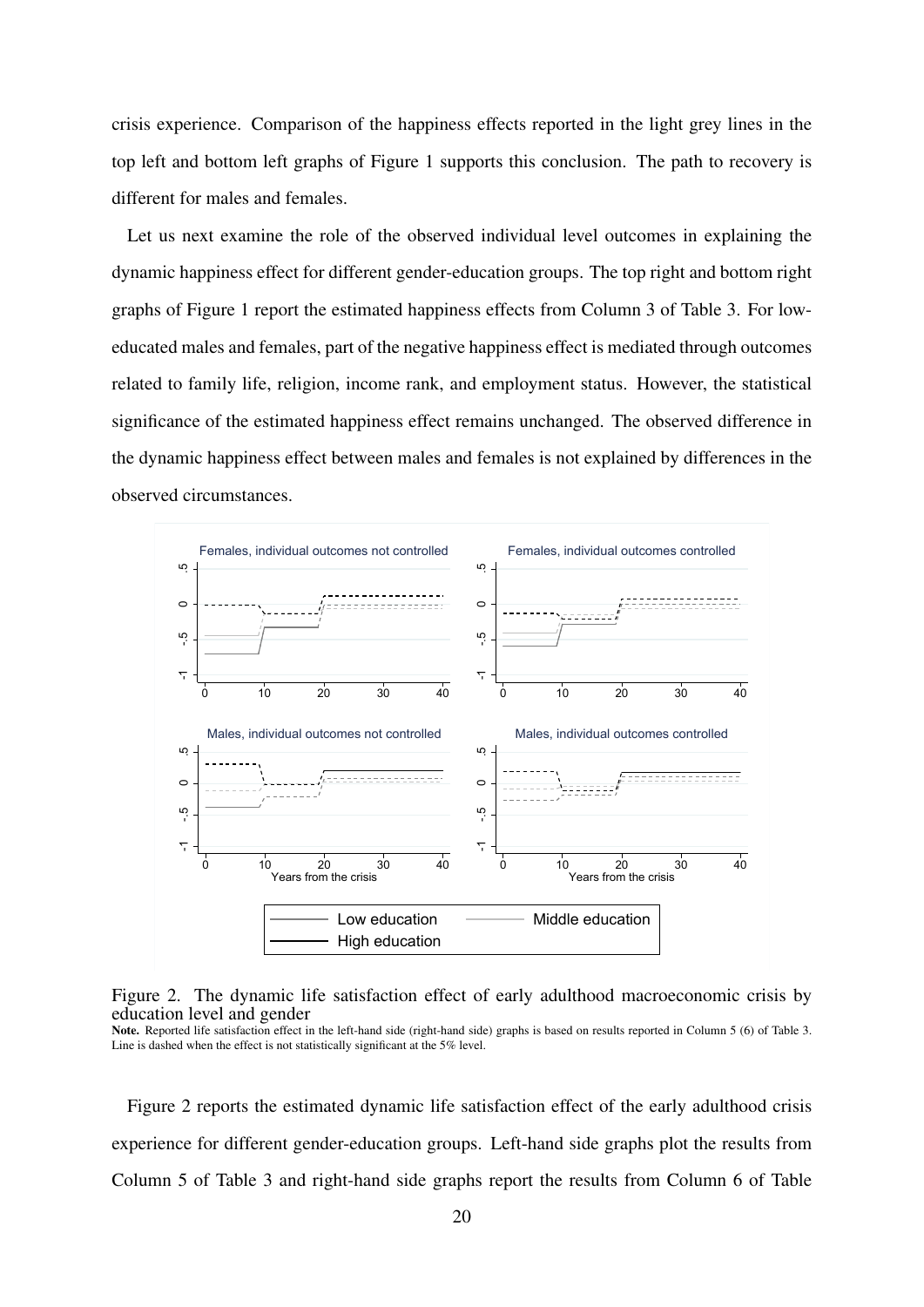3. For the most part, these results are similar to the results reported in Figure 1. First, we can observe from Figure 2 that the negative life satisfaction effect is larger for females and for low-educated individuals. Second, the inclusion of control variables in the right-hand side graphs decreases the negative life satisfaction effect. Third, among high-educated males the life satisfaction effect is positive when more than 19 years have elapsed from the crisis experience.

However, results on life satisfaction are not identical to results on happiness in every respect. Figure 2 shows that early adulthood crisis experience is not statistically significantly associated with lower life satisfaction for any gender-education group if the crisis experience has taken place over 19 years ago. According to these results, the negative effect on life satisfaction is severe but not permanent.

The observed difference in the SWB effect between males and females is likely due to differences in unobserved outcomes in later adulthood. One possible explanation is that the cumulative disadvantages in opportunities and experiences generated by the early adulthood crisis are more severe for females.

## IV. Robustness checks

In this section, I test the robustness of the baseline results reported in Columns 1 and 4 of Table 1. I focus on the baseline results because I can be certain that they are not contaminated by other outcome variables. First, I test the lasting effect of early adulthood macroeconomic crisis by using different thresholds for the macroeconomic crisis. Then I move on to study the effect of experiencing a crisis at different ages. Finally, I examine the robustness of the results by creating placebo treatments of the early adulthood macroeconomic crises.

In the models presented in the previous section, I have followed Barro and Ursua (2008) and Giuliano and Spilimbergo (2014) and assumed that macroeconomic crisis is defined by a 10% peak to trough decrease in real GDP per capita. One way to test the robustness of the baseline results is to change the crisis threshold to allow smaller economic contractions to be coded as crises. I have used thresholds of 9%, 8%, 7%, 6%, and 5% peak to trough decreases in real GDP per capita in defining the crisis period in the following robustness checks. Table 4 reports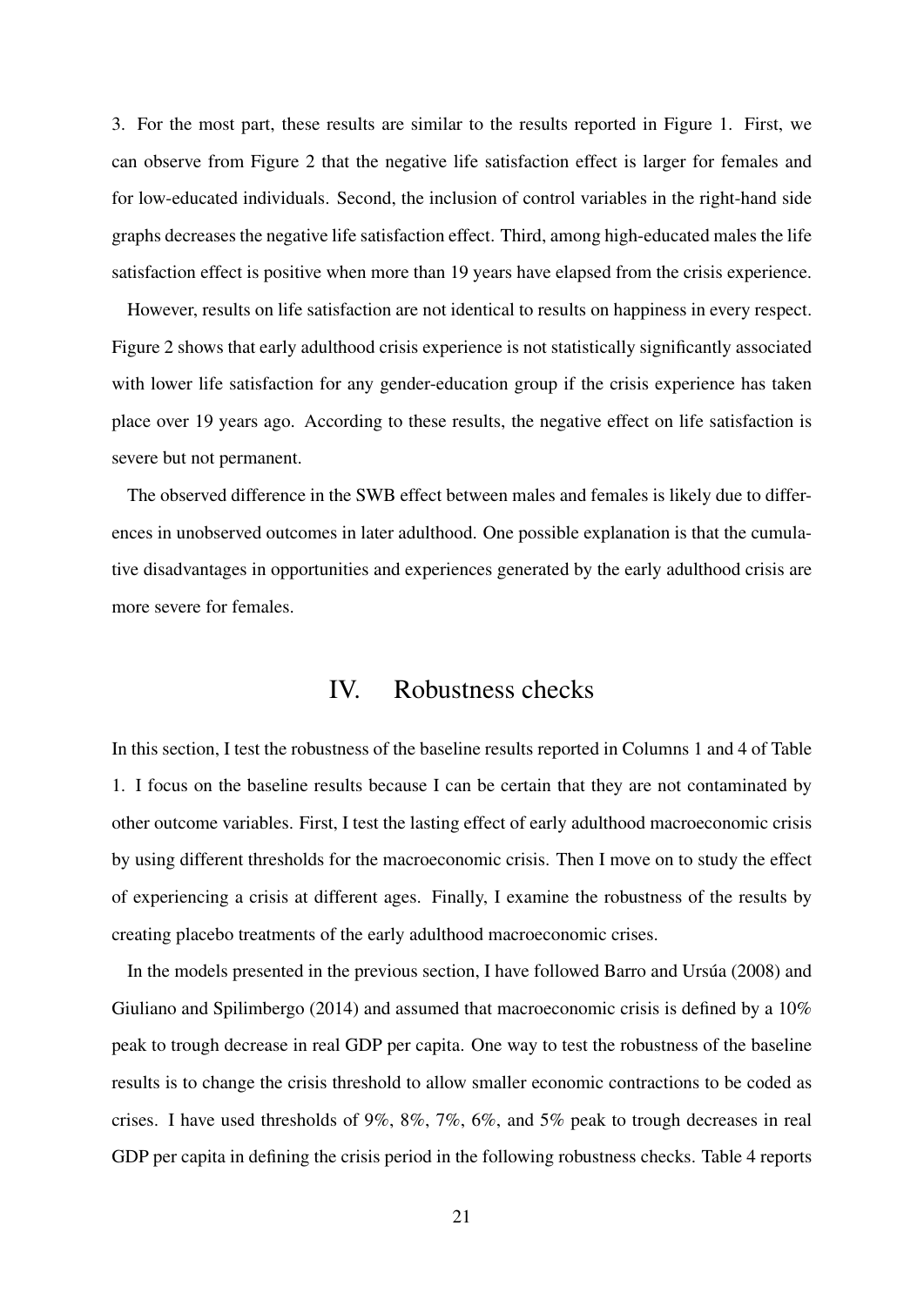the results for the same models as the ones estimated in Columns 1 and 4 of Table 1 using the alternative crisis thresholds.

Results in Columns 1 and 2 of Table 4, show that early adulthood crises defined using the 9% and 8% threshold are also statistically significantly associated with lower levels of happiness. Using a lower crisis threshold than 8%, however, results in a smaller and, in most cases, insignificant effect on happiness. The estimated effect on life satisfaction is also closer to zero when using smaller thresholds, but is still statistically significantly different from zero at the 5% significance level. These results suggest that smaller crises experienced in early adulthood are also associated with lower SWB later in life. However, a more severe crisis in early adulthood has larger lasting impacts on SWB.

Thus far, I have focused on the effects of crisis experiences in the early adulthood. It is also possible that experiencing a macroeconomic crisis at some other age has a lasting effect on individual SWB. For example, macroeconomic crises experienced in childhood can affect the development of an individual through a variety of channels. Following Giuliano and Spilimbergo (2014), I have constructed six different eight-year range intervals for age (2–9, 10–17, 26–33, 34–41, 42–49, and 50–57). In each Column of Table 5, I test the lasting effect of experiencing a crisis during one of these ages. Only individuals who are older than the upper bound of the interval are included in the analysis. Thus, the focus is, again, on the lasting effects of past crises. The crisis is defined using the 10% peak to trough decrease in real GDP per capita as a threshold.

Columns 1–6 and 7–12 of Table 5 report the effect of experiencing a crisis at different ages on happiness and life satisfaction, respectively. Results in Columns 1 and 7 indicate that macroeconomic crisis experienced in childhood is not associated with lower subjective well-being later in life. On the other hand, Columns 5 and 10 of Table 5 show that, for individuals older than 41, the crisis experience at 34–41 is associated with statistically significantly lower happiness but no association is found with life satisfaction. Experiencing a crisis at ages 42–49 has no statistically significant effect on happiness, but a significant negative effect on life satisfaction at the 5% level.<sup>21</sup> According to these results, macroeconomic crisis has a statistically

<sup>&</sup>lt;sup>21</sup>When assessing the effect magnitudes, it should be noted that for individuals older than 41 or older than 49 the lasting SWB effect is identified from a much shorter time span.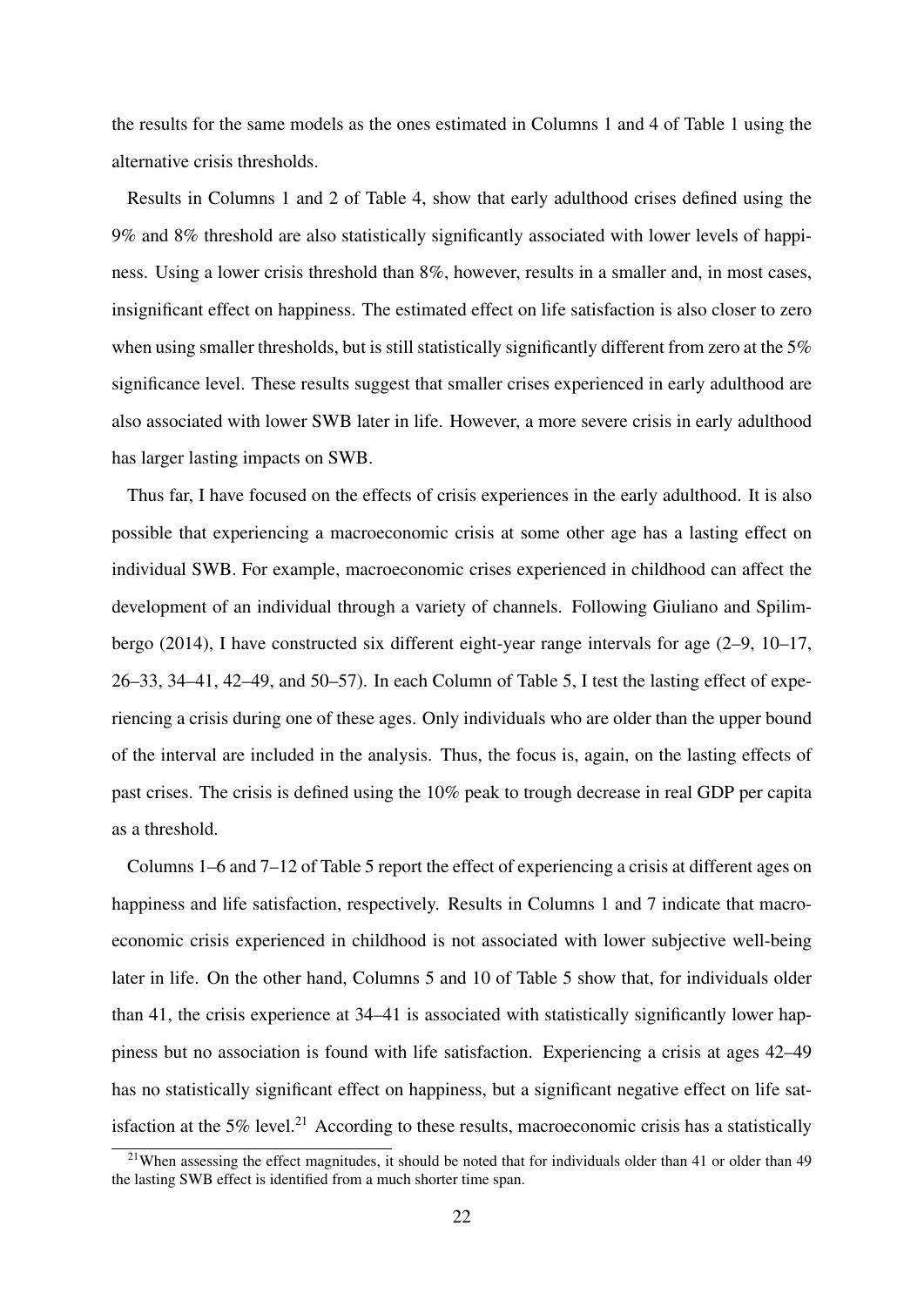|                                                                                                                                                                                                             | Happiness<br>$\equiv$                         | Happiness<br>$\odot$                | Happiness<br>⊙         | Happiness<br>E        | Happiness<br>$\widehat{\odot}$ | Satisfaction<br>ତି      | Satisfaction           | Satisfaction<br>$\circledast$ | Satisfaction<br>ම             | Satisfaction<br>(10)   |
|-------------------------------------------------------------------------------------------------------------------------------------------------------------------------------------------------------------|-----------------------------------------------|-------------------------------------|------------------------|-----------------------|--------------------------------|-------------------------|------------------------|-------------------------------|-------------------------------|------------------------|
| Crisis threshold                                                                                                                                                                                            | $9\%$                                         | $8\%$                               | 7%                     | $6\%$                 | $5\%$                          | $9\%$                   | $8\%$                  | 7%                            | $6\%$                         | $5\%$                  |
| $shock^{18-25}$                                                                                                                                                                                             | $-0.036***$<br>(0.013)                        | $0.028***$<br>(0.010)               | (0.009)<br>0.015       | $0.016$<br>$0.010$    | $0.017*0.009$                  | $-0.080**$<br>$(0.034)$ | $-0.077**$<br>(0.035)  | $-0.064**$<br>(0.028)         | $0.069**$<br>(0.029)          | $0.063**$<br>(0.027)   |
| Current shock                                                                                                                                                                                               | $-0.241***$<br>(0.076)                        | $-0.288***$<br>(0.080)              | $-0.268***$<br>(0.072) | $0.268***$<br>(0.072) | $0.268***$<br>(0.072)          | $-0.731***$<br>(0.178)  | $-0.774***$<br>(0.185) | $-0.702***$<br>(0.171)        | $-0.704***$<br>(0.171)        | $-0.704***$<br>(0.171) |
| Male                                                                                                                                                                                                        | $-0.032**$<br>(0.013)                         | $-0.032**$<br>(0.013)               | $-0.032**$<br>(0.013)  | $0.032***$<br>(0.013) | $0.032***$<br>(0.013)          | $0.071*$<br>(0.039)     | $-0.071*$              | $-0.071*0.000$                | $-0.071*$<br>(0.040)          | $-0.071*$              |
| Controls for number of children<br>Education dummies                                                                                                                                                        | $\frac{1}{2}$<br>$_{\rm Z}^{\rm O}$           |                                     |                        |                       |                                |                         |                        |                               | 8<br>82222233333<br>822223333 |                        |
| Employment status dummies<br>Income dummies                                                                                                                                                                 | $\rm _{Z}^{\rm O}$<br>$\overline{\mathsf{S}}$ |                                     |                        |                       |                                |                         |                        |                               |                               |                        |
| Relationship dummies<br>Religion dummies                                                                                                                                                                    | $\overline{S}$<br>$\overline{S}$              |                                     |                        |                       |                                |                         |                        |                               |                               |                        |
| Age FEs                                                                                                                                                                                                     | YES                                           |                                     |                        |                       |                                |                         |                        |                               |                               |                        |
| Cohort FEs<br>Year FEs                                                                                                                                                                                      | <b>SHA</b><br>YES                             |                                     |                        |                       |                                |                         |                        |                               |                               |                        |
| Country FEs                                                                                                                                                                                                 | YES                                           |                                     |                        |                       |                                |                         |                        |                               |                               |                        |
| (Country dummies)*cohort                                                                                                                                                                                    | XES                                           |                                     |                        |                       |                                |                         |                        |                               |                               |                        |
| Observations                                                                                                                                                                                                | 104328                                        | 104328                              | 104328                 | 104328                | 104328                         | 103808                  | 103808                 | 103808                        | 103808                        | 103808                 |
| All models estimated with OLS. Threshold used for defining a macroeconomic shock reported in the second row. Country-clustered standard errors in parentheses<br>***, ** and * denote significance at the 1 |                                               | 1%, 5% and 10% levels, respectively |                        |                       |                                |                         |                        |                               |                               |                        |

Table 4. SWB and Macroeconomic Shocks, Alternative Crisis Definition Table 4. SWB and Macroeconomic Shocks, Alternative Crisis Definition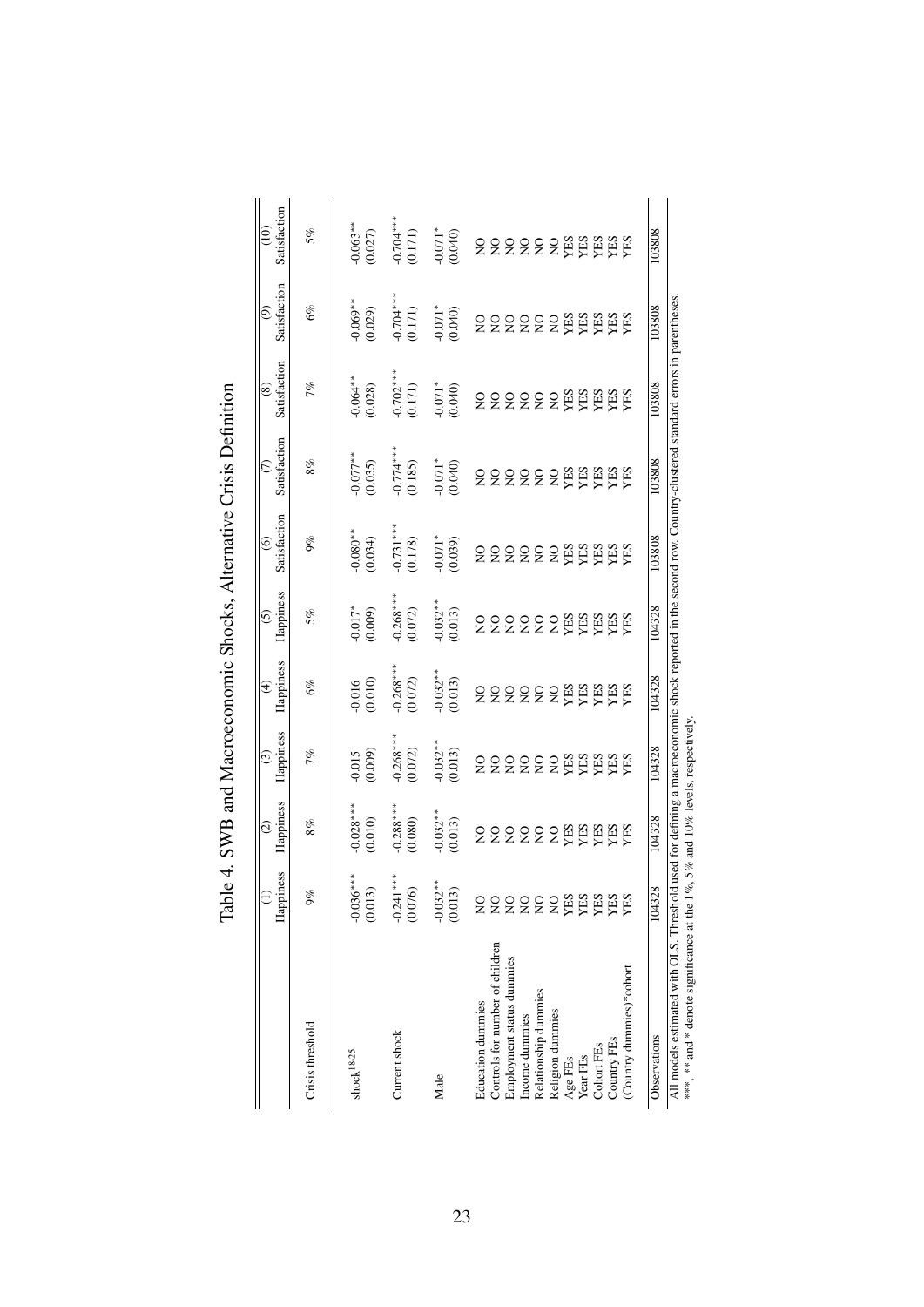|                                                                                                                                                                                                                                                                                                                                                | Happiness<br>€                        | Happiness<br>$\circ$   | Happiness<br>$\overline{3}$ | Happiness<br>$\widehat{f}$ | Happiness<br>$\overline{5}$  | Happiness<br>$\widehat{\mathbf{e}}$      | Satisfaction<br>$\widehat{\sigma}$ | Satisfaction<br>$\circledast$ | Satisfaction<br>$\circledcirc$ | Satisfaction<br>$\frac{1}{2}$ | Satisfaction<br>E              | Satisfaction<br>$\overline{(12)}$          |
|------------------------------------------------------------------------------------------------------------------------------------------------------------------------------------------------------------------------------------------------------------------------------------------------------------------------------------------------|---------------------------------------|------------------------|-----------------------------|----------------------------|------------------------------|------------------------------------------|------------------------------------|-------------------------------|--------------------------------|-------------------------------|--------------------------------|--------------------------------------------|
| ${\rm shock}^{2\text{-}9}$                                                                                                                                                                                                                                                                                                                     | (0.008)<br>0.012                      |                        |                             |                            |                              |                                          | (0.021)<br>0.035                   |                               |                                |                               |                                |                                            |
| ${\rm shock}^{10\text{--}17}$                                                                                                                                                                                                                                                                                                                  |                                       | (0.011)<br>$-0.017$    |                             |                            |                              |                                          |                                    | $-0.039$<br>(0.029)           |                                |                               |                                |                                            |
| ${\rm shock}^{26\textnormal{-}33}$                                                                                                                                                                                                                                                                                                             |                                       |                        | $-0.010$<br>(0.012)         |                            |                              |                                          |                                    |                               | $-0.008$<br>$(0.046)$          |                               |                                |                                            |
| $\mathrm{shock}^{34\text{-}41}$                                                                                                                                                                                                                                                                                                                |                                       |                        |                             | $-0.039**$<br>(0.015)      |                              |                                          |                                    |                               |                                | $-0.026$<br>(0.050)           |                                |                                            |
| $\text{shock}^{42\text{-}49}$                                                                                                                                                                                                                                                                                                                  |                                       |                        |                             |                            | $-0.046$<br>$(0.035)$        |                                          |                                    |                               |                                |                               | $-0.193**$<br>(0.094)          |                                            |
| ${\rm shock}^{50\text{-}57}$                                                                                                                                                                                                                                                                                                                   |                                       |                        |                             |                            |                              | $-0.034$<br>(0.023)                      |                                    |                               |                                |                               |                                | (0.079)<br>0.013                           |
| Current shock                                                                                                                                                                                                                                                                                                                                  | $-0.269***$<br>(0.066)                | $-0.270***$<br>(0.066) | $-0.263***$<br>(0.072)      | $0.258***$<br>(0.073)      | $0.247***$<br>(0.072)        | $-0.238***$<br>(0.073)                   | $0.553**$<br>(0.211)               | $0.550**$<br>(0.209)          | $-0.677**$<br>(0.272)          | $-0.618**$<br>(0.291)         | $-0.510*$<br>(0.268)           | $0.485**$<br>(0.206)                       |
| Male                                                                                                                                                                                                                                                                                                                                           | $-0.038***$<br>(0.013)                | $-0.038***$<br>(0.013) | $-0.019$<br>(0.013)         | $-0.008$<br>(0.014)        | (0.015)<br>0.003             | (0.018)<br>0.028                         | (0.040)<br>$-0.067$                | $-0.068*$<br>(0.040)          | $-0.053$<br>(0.037)            | $-0.010$<br>(0.031)           | (0.036)<br>$0.014\,$           | (0.043)<br>0.043                           |
| Controls for number of children<br><b>Education</b> dummies                                                                                                                                                                                                                                                                                    | $\tilde{z}$<br>$\mathsf{S}$           | $\frac{1}{2}$          | $\overline{S}$              | 22222                      | $\mathsf{S}$<br>$\mathsf{S}$ | $\mathsf{S}^{\mathsf{O}}$<br>$\mathsf S$ | $\mathsf{S}$                       | $\mathsf{S}$<br>$\mathsf{S}$  | $\mathsf{S}$<br>$\mathsf{S}$   | $\mathsf{S}$                  | $\mathsf{S}$                   | 222222                                     |
| Employment status dummies                                                                                                                                                                                                                                                                                                                      | $\mathop{\mathsf{S}}$<br>$\mathsf{S}$ | 2222                   |                             |                            | 2222                         |                                          |                                    | 2222                          |                                | 22222                         | 22222                          |                                            |
| Relationship dummies<br>Income dummies                                                                                                                                                                                                                                                                                                         | $\overline{S}$                        |                        |                             |                            |                              |                                          |                                    |                               |                                |                               |                                |                                            |
| Religion dummies                                                                                                                                                                                                                                                                                                                               | $\overline{Q}$                        | $\rm _{Z}^{\rm O}$     |                             | $\mathsf{S}$               |                              |                                          |                                    |                               |                                |                               |                                |                                            |
| Year FEs<br>Age FEs                                                                                                                                                                                                                                                                                                                            | YES<br>YES                            | <b>YES</b><br>YES      | <b>SSSSSERES</b>            | <b>XES</b><br>NES          | <b>YES</b><br>YES            | <b>2222HH</b>                            | <b>SSSSSERES</b>                   | <b>EEE</b>                    | <b>SSSSER</b>                  | <b>ALES</b><br>SELA           | <b>ERS<br/>ERREX<br/>ERREX</b> | <b>REX<br/>REX<br/>REX<br/>REX<br/>REX</b> |
| Cohort FEs                                                                                                                                                                                                                                                                                                                                     | YES                                   |                        |                             | YES                        | YES                          | YES                                      |                                    |                               | XES                            | YES                           |                                |                                            |
| Country FEs                                                                                                                                                                                                                                                                                                                                    | YES                                   | <b>EES</b><br>EES      |                             | YES                        | YES                          | <b>YES</b><br>YES                        | <b>XES</b><br>NES                  | <b>YES</b><br>YES             | <b>XES</b><br>SEL              | YES                           |                                |                                            |
| (Country dummies)*cohort                                                                                                                                                                                                                                                                                                                       | YES                                   |                        |                             | YES                        | XES                          |                                          |                                    |                               |                                | YES                           |                                |                                            |
| Observations                                                                                                                                                                                                                                                                                                                                   | 127475                                | 126486                 | 80995                       | 58665                      | 39417                        | 24365                                    | 126827                             | 125842                        | 80646                          | 58467                         | 39347                          | 24394                                      |
| All models estimated with OLS. Superscript in the shock variable denotes the age at which shock is experienced. Shock is defined using 10% peak to trough decrease in real<br>GDP per capita in every column. Country-clustered standard errors in parentheses. ***, *** and * denote significance at the 1%, 5% and 10% levels, respectively. |                                       |                        |                             |                            |                              |                                          |                                    |                               |                                |                               |                                |                                            |

Table 5, SWB and Macroeconomic Shocks, Alternative Age Ranges Table 5. SWB and Macroeconomic Shocks, Alternative Age Ranges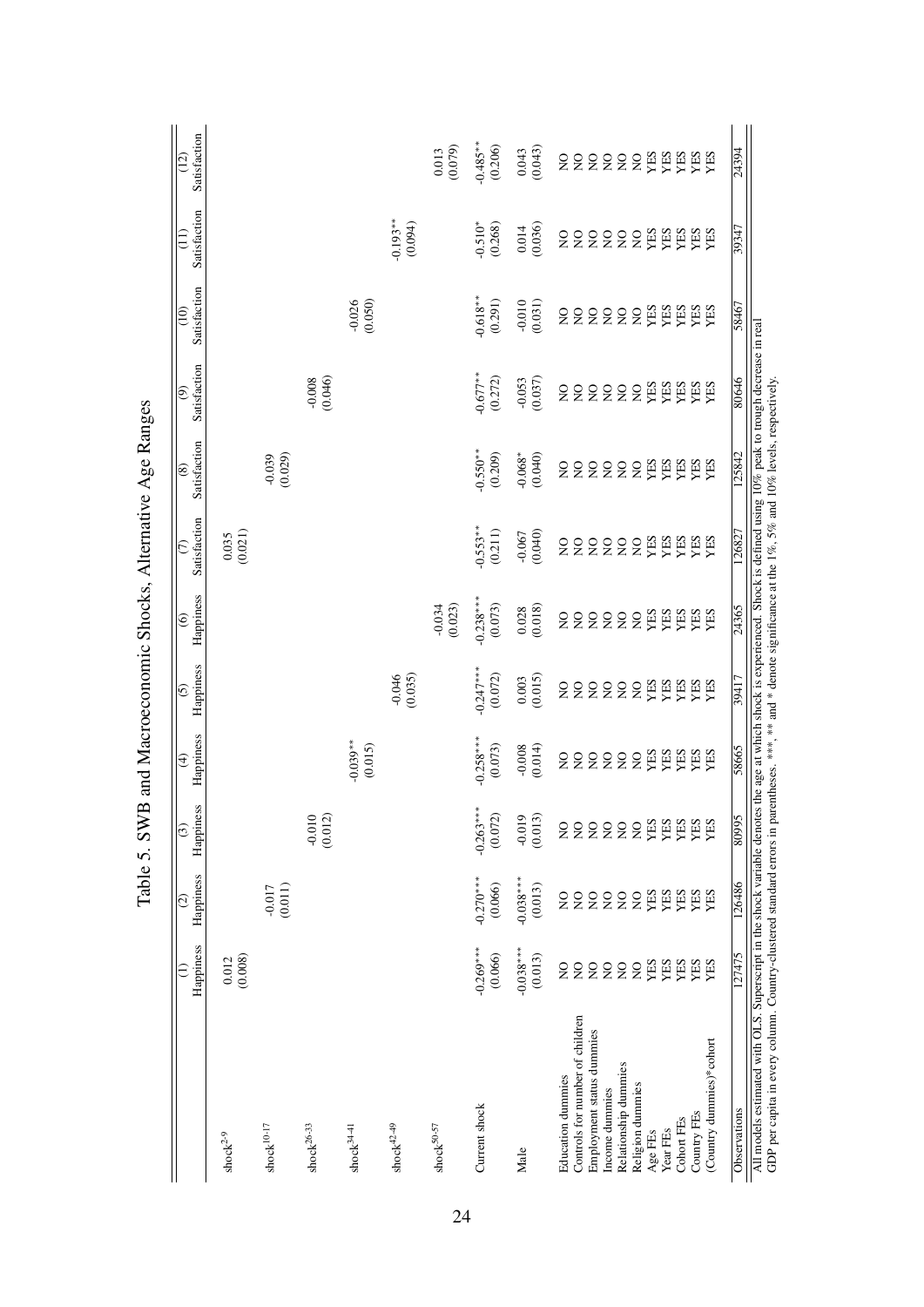significant impact on both aspects of well-being only when it is experienced at the ages of 18–25.

To further test the robustness of the baseline results presented in Table 1, I follow Giuliano and Spilimbergo (2014) and create placebo treatments by assigning each individual with the macroeconomic history of another, randomly selected country. If this country experienced a macroeconomic crisis when the individual was 18–25 years old, then the placebo shock dummy equals 1. In Table A1 in the online appendix, I have replicated the results presented in Table 1 using the placebo shock dummy as the explanatory variable. The results show that there is no statistically significant association between the placebo shock dummy and the SWB variables. This supports the idea that the baseline model is identifying the average effect of an early adulthood macroeconomic crisis on SWB.

## V. Conclusion

In this paper, I have shown that experiencing a severe macroeconomic crisis at the ages of 18–25 is associated with lower subjective well-being later in life. The negative impact on happiness is more persistent than the negative impact on life satisfaction. According to the analysis presented in the paper, the negative SWB effect is not fully transmitted through measured outcomes related to family life, religion, earnings, or employment status. However, based on the results on heterogenous responses, it seems that experiencing a macroeconomic crisis in early adulthood does not have a scarring effect on SWB either. Thus, I propose that experiencing a macroeconomic crisis in early adulthood affects SWB later in life via other outcomes. One explanation is that experiencing a severe economic shock in early adulthood leads to cumulative disadvantages in opportunities and experiences that result in lower SWB years later. As a consequence, in the aftermath of a severe macroeconomic crisis, policy-makers should direct their focus on the life outcomes of those groups of individuals whose well-being suffers the most adverse consequences.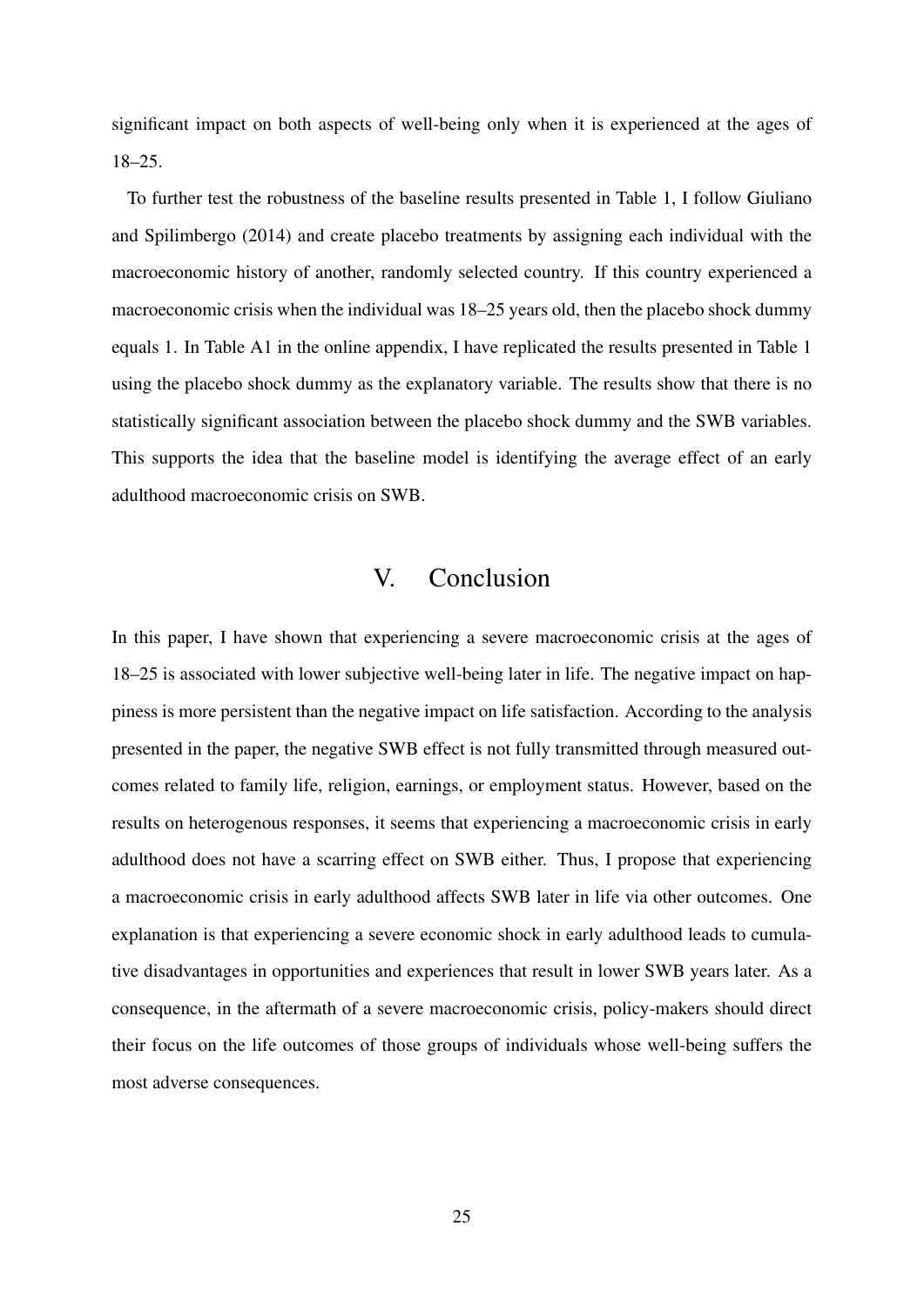## References

- Barro, Robert J, and José F Ursúa. 2008. "Macroeconomic Crises since 1870". *Brookings Papers on Economic Activity* 2008.
- Bell, David NF, and David G Blanchflower. 2011. "Young people and the Great Recession". *Oxford Review of Economic Policy* 27, no. 2:241–267.
- Bianchi, Emily C. 2013. "The bright side of bad times: The affective advantages of entering the workforce in a recession". *Administrative Science Quarterly* 58, no. 4:587–623.
- Bucciol, Alessandro, and Luca Zarri. 2015. "The shadow of the past: Financial risk taking and negative life events". *Journal of Economic Psychology* 48:1–16.
- Clark, Andrew, Yannis Georgellis, and Peter Sanfey. 2001. "Scarring: The psychological impact of past unemployment". *Economica* 68, no. 270:221–241.
- Clark, Andrew E, Ed Diener, Yannis Georgellis, and Richard E Lucas. 2008. "Lags and leads in life satisfaction: A test of the baseline hypothesis". *The Economic Journal* 118, no. 529:F222–F243.
- Clark, Andrew E, Conchita D'Ambrosio, and Simone Ghislandi. 2016. "Adaptation to poverty in long-run panel data". *Review of Economics and Statistics* 98, no. 3:591–600.
- Corbacho, Ana, Mercedes Garcia-Escribano, and Gabriela Inchauste. 2007. "Argentina: macroeconomic crisis and household vulnerability". *Review of Development Economics* 11, no. 1:92–106.
- EVS. 2015. "European Values Study Longitudinal Data File 1981-2008 (EVS 1981-2008)". *GESIS Data Archive, Cologne. ZA4804 Data file Version 3.0.0, doi:10.4232/1.12253* .
- Ferrer-i Carbonell, Ada, and Paul Frijters. 2004. "How important is methodology for the estimates of the determinants of happiness?" *The Economic Journal* 114, no. 497:641–659.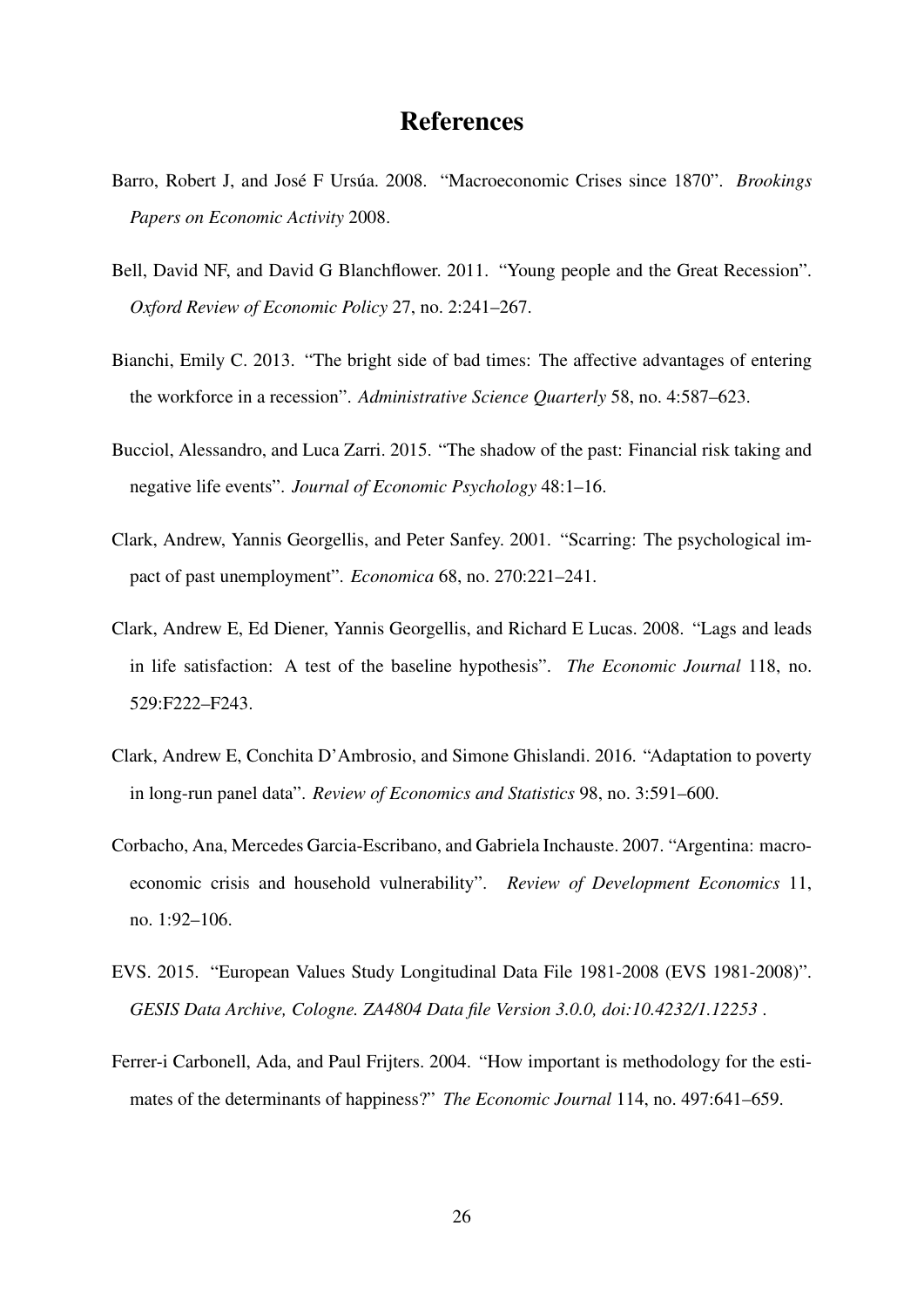- Genda, Yuji, Ayako Kondo, and Souichi Ohta. 2010. "Long-term effects of a recession at labor market entry in Japan and the United States". *Journal of Human resources* 45, no. 1:157– 196.
- Giuliano, Paola, and Antonio Spilimbergo. 2014. "Growing up in a Recession". *Review of Economic Studies* 81, no. 2:787–817.
- Glewwe, Paul, and Gillette Hall. 1998. "Are some groups more vulnerable to macroeconomic shocks than others? Hypothesis tests based on panel data from Peru". *Journal of development economics* 56, no. 1:181–206.
- Hansen, Thomas, Britt Slagsvold, and Torbjørn Moum. 2008. "Financial satisfaction in old age: a satisfaction paradox or a result of accumulated wealth?" *Social Indicators Research* 89, no. 2:323–347.
- Hershbein, Brad J. 2012. "Graduating high school in a recession: Work, education, and home production". *The BE journal of economic analysis & policy* 12, no. 1.
- Hovi, Matti, and Jani-Petri Laamanen. 2017. "Adaptation and loss aversion in the relationship between GDP and subjective well-being". *Tampere Economic Working Papers 117* .
- Inglehart, R, C Haerpfer, A Moreno, C Welzel, K Kizilova, J Diez-Medrano, M Lagos, P Norris, E Ponarin, and B Puranen. 2014. "World Values Survey: All Rounds - Country-Pooled Datafile". *Version: http://www.worldvaluessurvey.org/WVSDocumentationWVL.jsp.* Madrid: JD Systems Institute.
- Kahn, Lisa B. 2010. "The long-term labor market consequences of graduating from college in a bad economy". *Labour Economics* 17, no. 2:303–316.
- Knabe, Andreas, and Steffen Rätzel. 2011. "Scarring or scaring? The psychological impact of past unemployment and future unemployment risk". *Economica* 78, no. 310:283–293.
- Krosnick, Jon A, and Duane F Alwin. 1989. "Aging and susceptibility to attitude change." *Journal of personality and social psychology* 57, no. 3:416.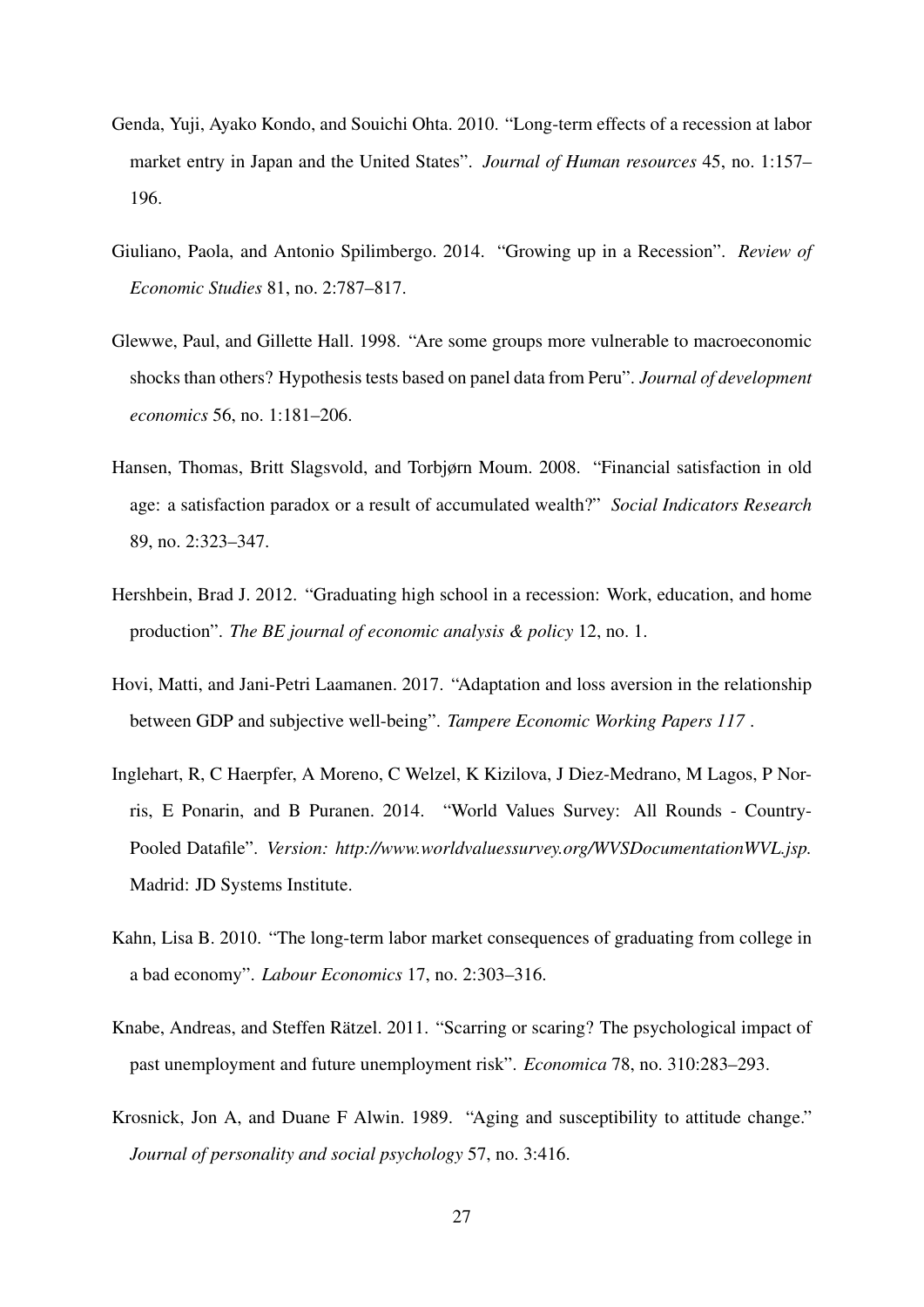- Maclean, Johanna Catherine, and Terrence D Hill. 2015. "Leaving school in an economic downturn and self-esteem across early and middle adulthood". *Labour Economics* 37:1–12.
- Maclean, Johanna Catherine, Reginald Covington, and Asia Sikora Kessler. 2016. "Labor market conditions at school-leaving: Long-run effects on marriage and fertility". *Contemporary Economic Policy* 34, no. 1:63–88.
- Malmendier, Ulrike, and Stefan Nagel. 2011. "Depression babies: do macroeconomic experiences affect risk taking?" *The Quarterly Journal of Economics* 126, no. 1:373–416.
- Mossakowski, Krysia N. 2009. "The influence of past unemployment duration on symptoms of depression among young women and men in the United States". *American journal of public health* 99, no. 10:1826–1832.
- Mujcic, Redzo, and Paul Frijters. 2012. "Economic choices and status: measuring preferences for income rank". *Oxford Economic Papers* 65, no. 1:47–73.
- Oreopoulos, Philip, Till Von Wachter, and Andrew Heisz. 2012. "The short-and long-term career effects of graduating in a recession". *American Economic Journal: Applied Economics* 4, no. 1:1–29.
- Oyer, Paul. 2006. "Initial labor market conditions and long-term outcomes for economists". *Journal of Economic Perspectives* 20, no. 3:143–160.
- Steinberg, Laurence. 2014. *Age of opportunity: Lessons from the new science of adolescence*. Houghton Mifflin Harcourt.
- Strandh, Mattias, Anthony Winefield, Karina Nilsson, and Anne Hammarström. 2014. "Unemployment and mental health scarring during the life course". *The European Journal of Public Health* 24, no. 3:440–445.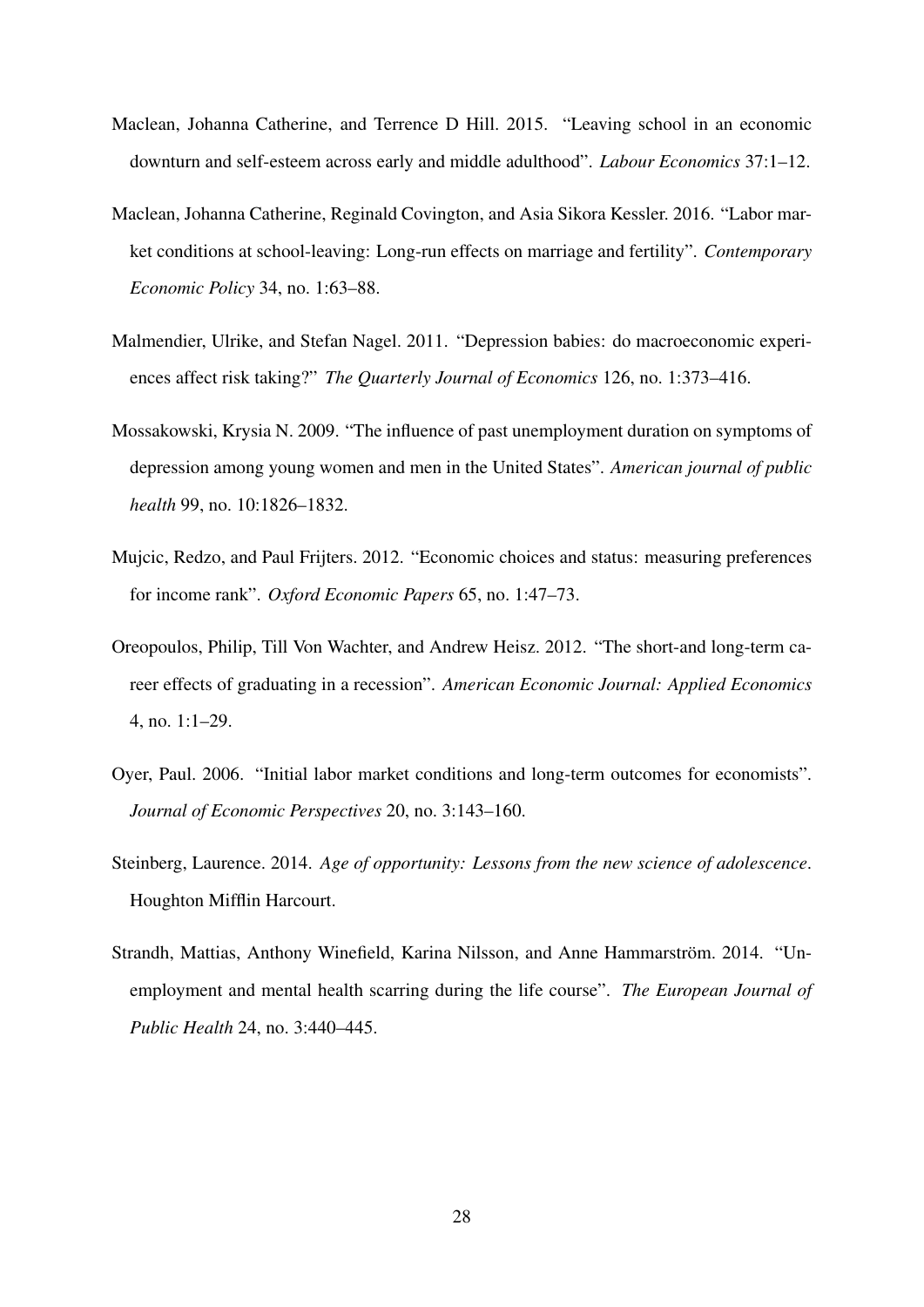# ONLINE APPENDIX: THE LASTING WELL-BEING EFFECTS OF EARLY ADULTHOOD MACROECONOMIC

## **CRISES**



#### Figure A1. Crisis years

Note. 10% peak to trough decrease in real GDP per capita is used as the condition for crisis. The years considered as crisis are highlighted for the 38 sample countries. I have followed Barro and Ursúa (2008) in defining all the years when the GDP variable is missing as crisis years.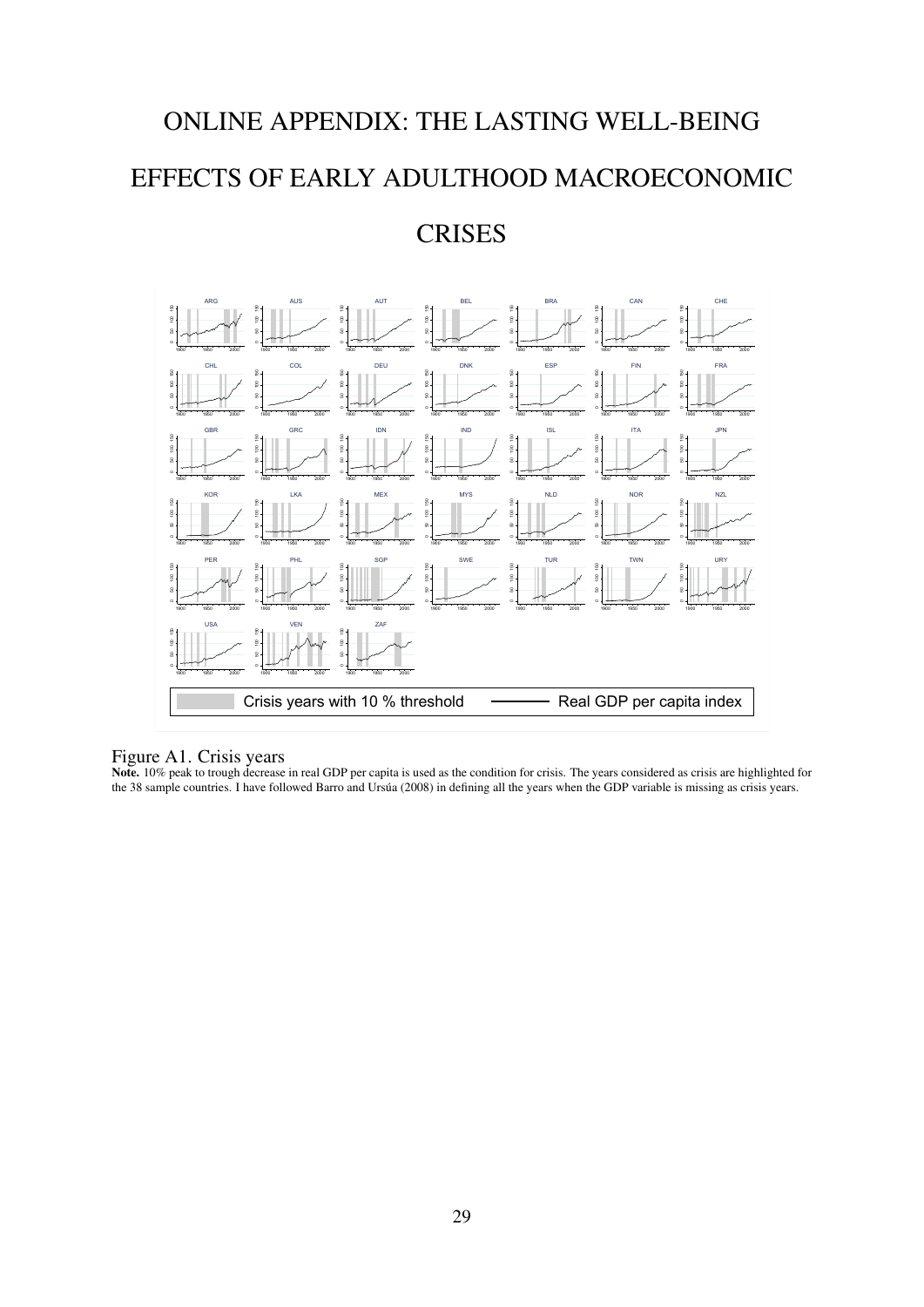|                               | (1)<br>Happiness       | (2)<br>Happiness       | (3)<br>Happiness       | (4)<br>Satisfaction    | (5)<br>Satisfaction    | (6)<br>Satisfaction    |
|-------------------------------|------------------------|------------------------|------------------------|------------------------|------------------------|------------------------|
| shock $18-25$                 | $-0.006$<br>(0.007)    | $-0.006$<br>(0.007)    | $-0.007$<br>(0.006)    | 0.008<br>(0.019)       | 0.007<br>(0.019)       | 0.004<br>(0.017)       |
| Current shock                 | $-0.286***$<br>(0.071) | $-0.278***$<br>(0.076) | $-0.270***$<br>(0.059) | $-0.678***$<br>(0.232) | $-0.646***$<br>(0.236) | $-0.585***$<br>(0.164) |
| Male                          | $-0.032**$<br>(0.013)  | $-0.051***$<br>(0.013) | $-0.041***$<br>(0.010) | $-0.071*$<br>(0.039)   | $-0.119***$<br>(0.042) | $-0.111***$<br>(0.024) |
| Middle education              |                        | $0.082***$<br>(0.028)  | $0.040**$<br>(0.018)   |                        | $0.288***$<br>(0.085)  | $0.102*$<br>(0.052)    |
| High education                |                        | $0.132***$<br>(0.031)  | $0.044**$<br>(0.017)   |                        | $0.517***$<br>(0.096)  | $0.134**$<br>(0.051)   |
| Number of children            |                        | $-0.009$<br>(0.006)    | $-0.005$<br>(0.004)    |                        | $-0.029*$<br>(0.014)   | $-0.008$<br>(0.011)    |
| Number of children: 8 or more |                        | $-0.032$<br>(0.036)    | $-0.005$<br>(0.032)    |                        | $-0.076$<br>(0.087)    | 0.047<br>(0.068)       |
| Religion:                     |                        |                        |                        |                        |                        |                        |
| Muslim                        |                        | 0.045<br>(0.042)       | 0.056<br>(0.043)       |                        | 0.071<br>(0.123)       | 0.122<br>(0.117)       |
| Orthodox                      |                        | 0.056<br>(0.076)       | 0.065<br>(0.075)       |                        | $-0.055$<br>(0.145)    | $-0.006$<br>(0.149)    |
| Protestant                    |                        | $0.085***$<br>(0.017)  | $0.079***$<br>(0.017)  |                        | $0.256***$<br>(0.059)  | $0.230***$<br>(0.055)  |
| Roman Catholic                |                        | $0.060***$<br>(0.013)  | $0.054***$<br>(0.012)  |                        | $0.182***$<br>(0.049)  | $0.156***$<br>(0.043)  |
| Other religion                |                        | $0.050***$<br>(0.013)  | $0.052***$<br>(0.013)  |                        | $0.129***$<br>(0.041)  | $0.141***$<br>(0.035)  |
| Marital status:               |                        |                        |                        |                        |                        |                        |
| Married                       |                        | $0.246***$<br>(0.022)  | $0.191***$<br>(0.014)  |                        | $0.682***$<br>(0.050)  | $0.447***$<br>(0.037)  |
| Living together as married    |                        | $0.138***$<br>(0.021)  | $0.102***$<br>(0.018)  |                        | $0.364***$<br>(0.070)  | $0.216***$<br>(0.073)  |
| Divorced                      |                        | $-0.017$<br>(0.028)    | $-0.014$<br>(0.023)    |                        | $-0.033$<br>(0.073)    | $-0.022$<br>(0.052)    |
| Separated                     |                        | $-0.078***$<br>(0.026) | $-0.077***$<br>(0.025) |                        | $-0.233***$<br>(0.074) | $-0.234***$<br>(0.073) |
| Widowed                       |                        | $-0.010$<br>(0.024)    | $-0.026$<br>(0.021)    |                        | $0.142**$<br>(0.054)   | 0.075<br>(0.047)       |
| Income decile:                |                        |                        |                        |                        |                        |                        |
| 2nd Income Decile             |                        |                        | $0.055*$<br>(0.029)    |                        |                        | $0.201*$<br>(0.118)    |
| 3rd Income Decile             |                        |                        | $0.096**$<br>(0.039)   |                        |                        | $0.390***$<br>(0.136)  |
| 4th Income Decile             |                        |                        | $0.149***$<br>(0.030)  |                        |                        | $0.630***$<br>(0.150)  |
| 5th Income Decile             |                        |                        | $0.194***$<br>(0.040)  |                        |                        | $0.837***$<br>(0.173)  |
| 6th Income Decile             |                        |                        | $0.222***$             |                        |                        | $0.965***$             |

| Table A1. SWB and Macroeconomic Shocks, Placebo Treatments |  |  |  |
|------------------------------------------------------------|--|--|--|
|------------------------------------------------------------|--|--|--|

*Continued on next page*